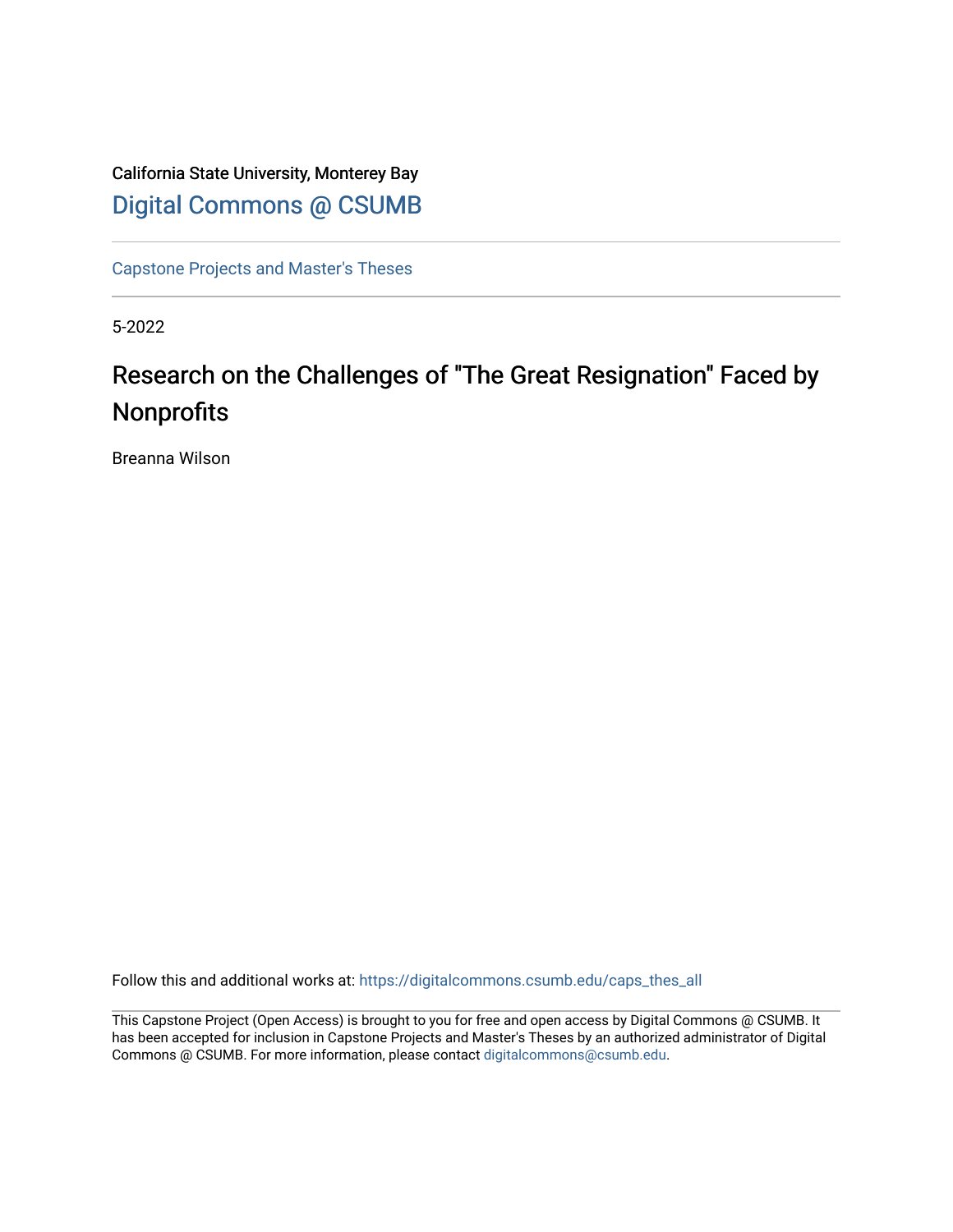## **Research on the Challenges of "The Great Resignation" Faced by Nonprofits**

## Breanna Wilson

Community Foundation for Monterey County | Center for Nonprofit Excellence | Susie Polnaszek

Collaborative Health & Human Services

Department of Health Human Services and Public Policy

California State University Monterey Bay

12 May, 2022

## Author Note

Breanna Wilson, Department of Health Human Services and Public Policy, California State University Monterey Bay. This research was supported by Community Foundation for Monterey County | Center for Nonprofit Excellence. Correspondence concerning this report should be addressed to Breanna Wilson, California State University Monterey Bay, 100 Campus Center, Seaside, CA, 93955. Contact: bre.wilson2120@gmail.com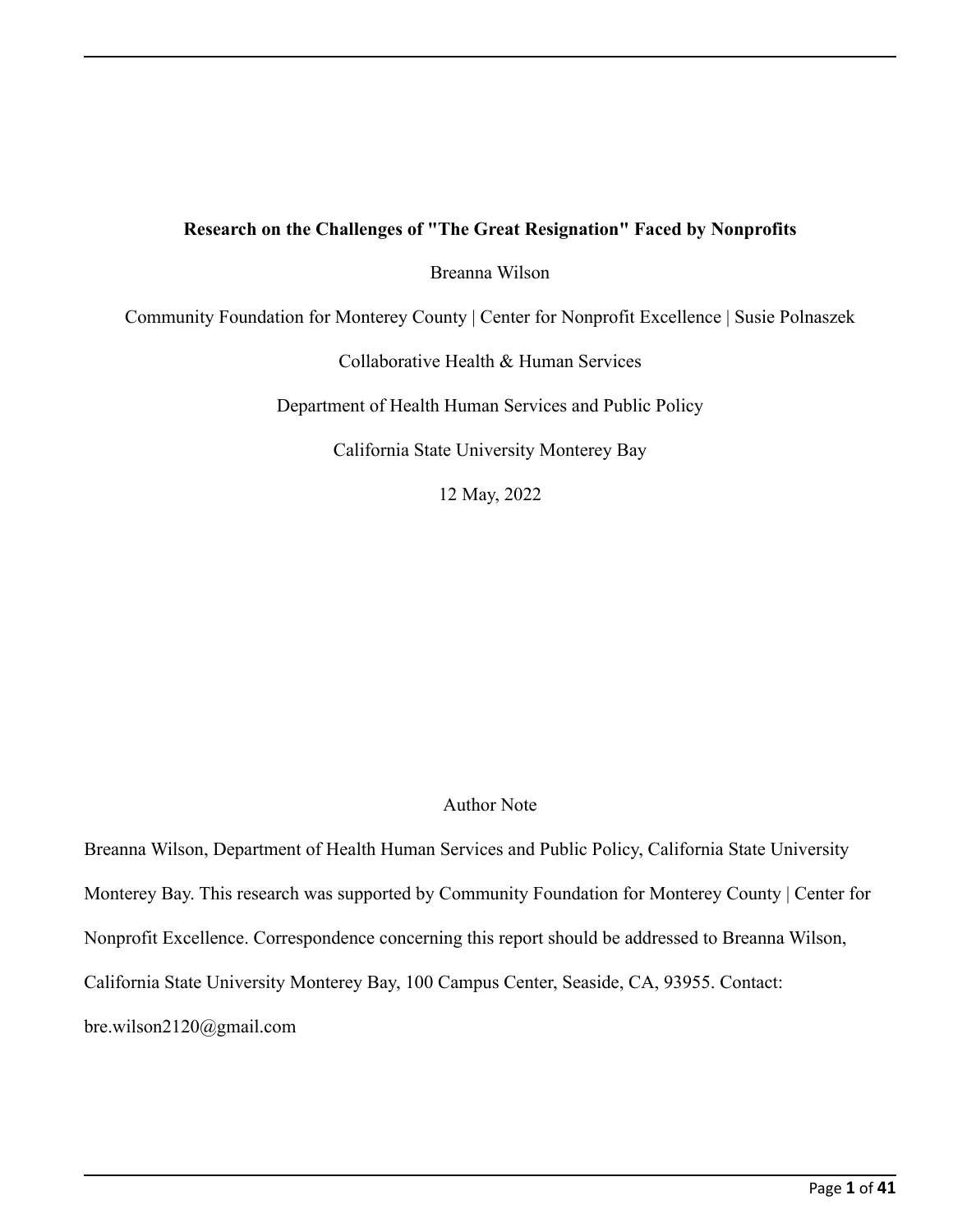## **Research on the Challenges of "The Great Resignation" Faced by Nonprofits**

The Center for Nonprofit Excellence serves all nonprofits in Monterey County with direct financial support, training for organizational growth, and leadership development. Organizations in Monterey County face challenges retaining and hiring qualified staff for their nonprofit due in part to the "Great Resignation," a phenomenon where many employees have voluntarily resigned from their jobs during the COVID-19 pandemic. The agency's problem is they have too little information to provide effective assistance. This research project aims to uncover how the phenomenon of "The Great Resignation" is impacting local nonprofits, especially in staff hiring and retention. Interviews were conducted with nonprofit leaders to gain organizational insights. The expected outcome is an increase in knowledge about the issue. Key findings include how organizations are adjusting and what types of support they may need in the future. Recommendations include that the agency should produce materials and programs to support the nonprofit community.

### **Keywords**

| <b>Staff Retention</b> | Employment               | Human Resources       |
|------------------------|--------------------------|-----------------------|
| Nonprofit              | <b>Great Resignation</b> | Turnover              |
| <b>Job Market</b>      | COVID-19                 | Leadership Transition |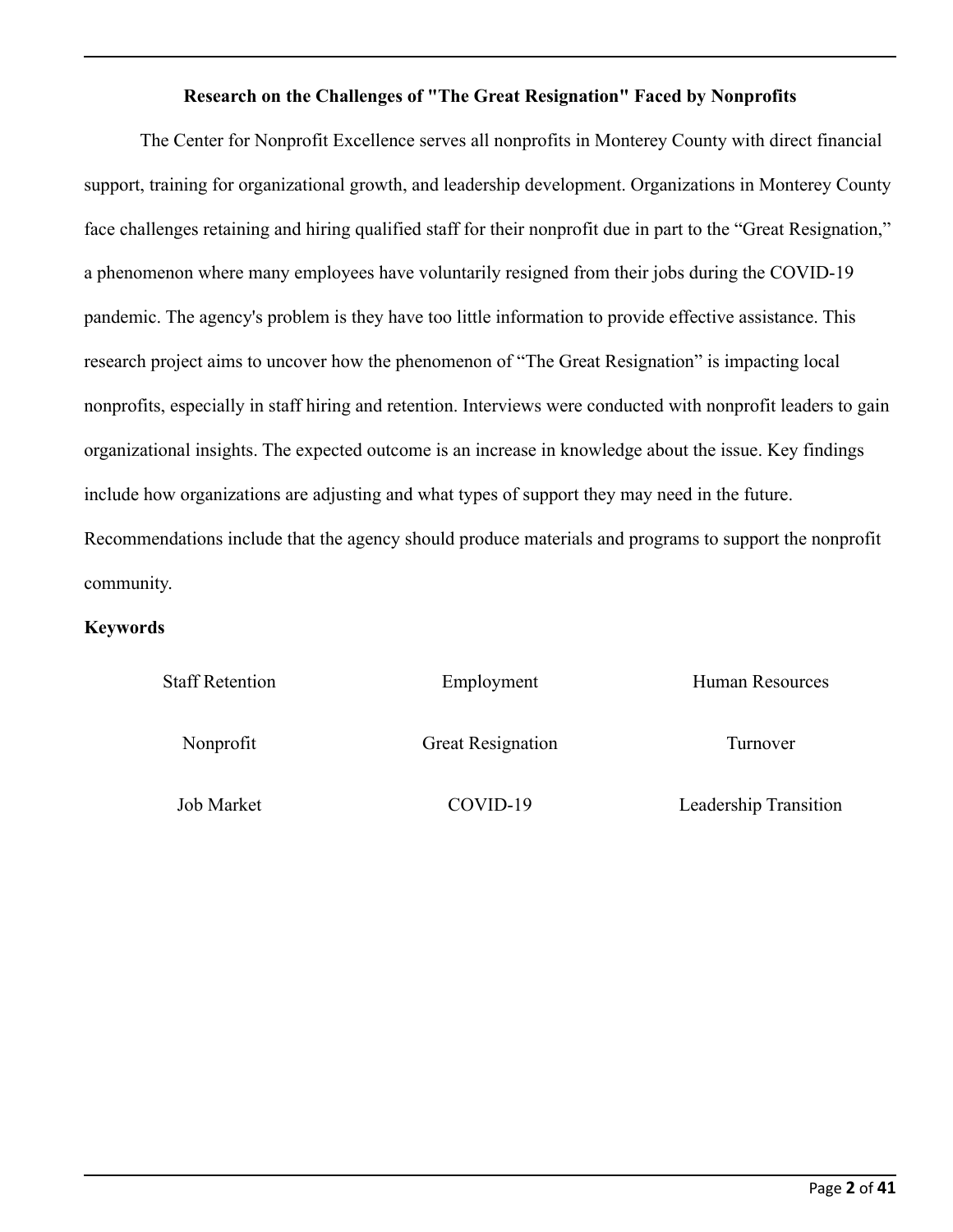#### **Agency Description**

#### *Mission, Vision, Purpose*

Community Foundation for Monterey County's (CFMC) mission is "To inspire philanthropy and be a catalyst for strengthening communities throughout Monterey County." with a vision of "Healthy, safe, vibrant communities."(CFMC, 2021). CFMC does its work by promoting philanthropy efforts to its donors and community as well as supporting nonprofit organizations with funding and learning opportunities. The capstone project is being completed for the Center for Nonprofit Excellence (CNE), a program of the CFMC. CNE supports opportunities for nonprofit leaders to grow themselves as well as grow the organization through organizational development and pieces of training. CNE "Works with nonprofits of all types and sizes to be stronger, more resilient, and equitable. We help staff, boards, and volunteers make meaningful connections to resources and one another." (CFMC, 2021)

### *Programs & Services*

The Community Foundation has several departments: Community Impact (CI), Philanthropic Services, and the Center for Nonprofit Excellence (CNE). These departments serve all organizations in Monterey County in the focus areas of, "Children & Youth Development, Health & Human Services, Arts, Culture & Historic Preservation, Community Development, Environment & Animal Welfare." (CFMC, 2021).

The CI department has a competitive grant program, which means there is an application and approval process in place. The CI department manages various funds, for example, the COVID-19 relief fund, and Fire relief funds. These funds are created by the program and donors can choose to donate to them.

Philanthropic Services include a donor program, advisor program, and scholarship program. The donor program connects donors with a CFMC staff member who works with them to make sure that funds donated are used as the donor wishes. For example, a donor may have a general idea of which focus area or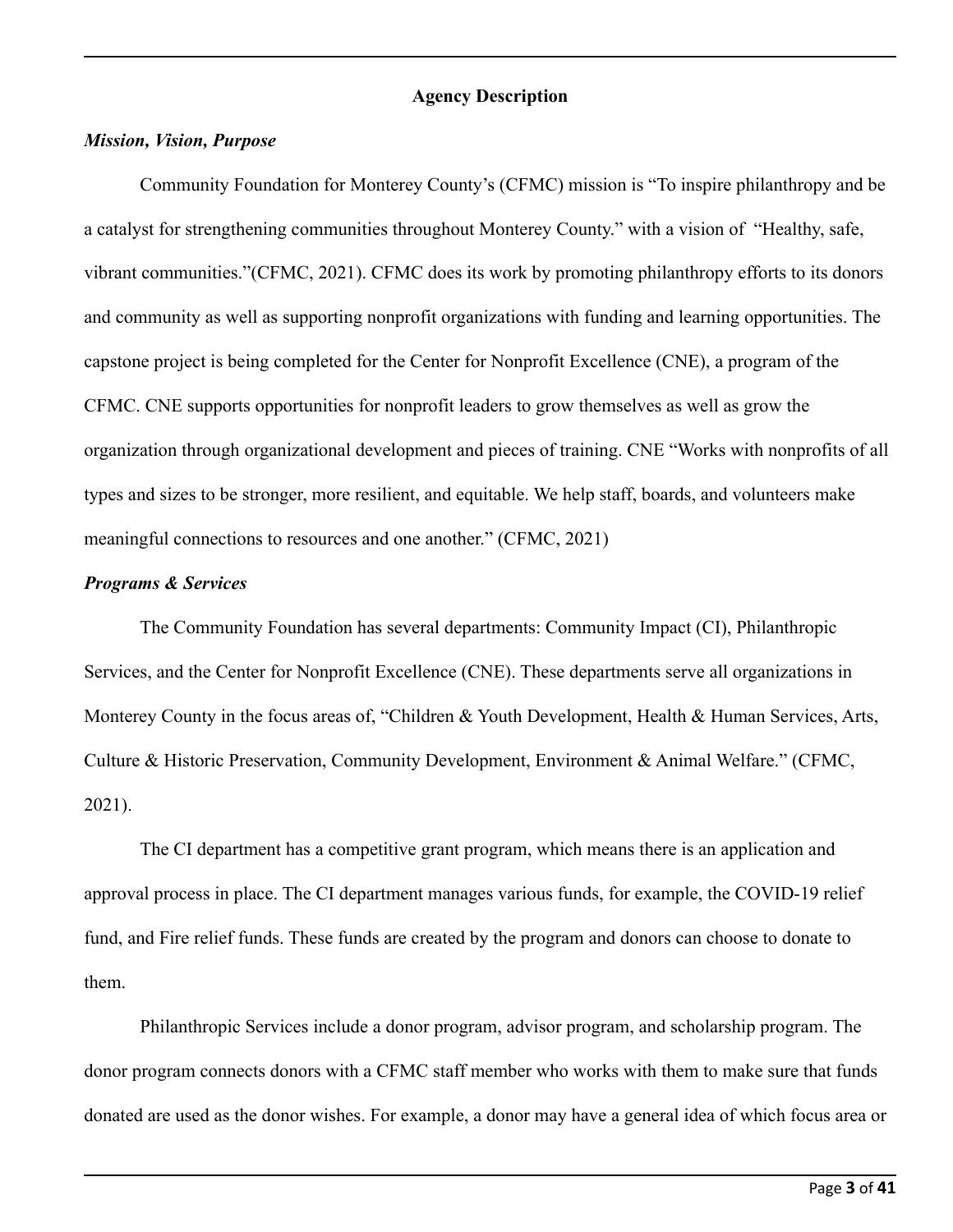a specific organization they want their funds to be directed to. Like the donor program, there is an advisor component. The key difference is that advisors can create a donor-advised fund to be held by the Community Foundation. These funds may be designated by the advisor, or staff can determine how the funds are used if it fits within the advisor's request. These funds will generate interest, which causes the fund to grow over time. Finally, there is a scholarship program. Students who are interested in receiving a scholarship through CFMC can apply through a general application. Once a student has applied, the application will then be matched with a scholarship that fits the student's submitted application. Currently, there are, "More than 50 named scholarship funds" with a "Total value of more than \$8 million" with "\$1.3 million awarded in 2018 benefiting 375 students" (CFMC, 2019).

Like Philanthropic Services, the Center for Nonprofit Excellence has several programs. The LEAD Institute, which stands for Leadership Education and Development, was created to grow non-profit leaders within the local community. Potential participants of the program need to complete an application and an interview process to be selected. CNE also hosts a multitude of workshops that are beneficial and timely for nonprofit leaders within the community. For example, currently, most workshops are focused on COVID-19 relief, recovery, and resilience. CNE has a program called Organizational Development Grants. These grants focus and support the inner workings of an organization such as board development, strategic planning, marketing development, and any other work that is done behind the scenes so an organization can operate effectively. Grants range from \$500 to \$5,000 and support multiple development areas such as marketing, technical support, board development, strategic planning, and retreats. CNE also shares educational resources in the way of events and training. Webinars can be found on their website as events; they also have guest speakers who host webinars, which makes the training engaging as conversations and questions take place in real-time.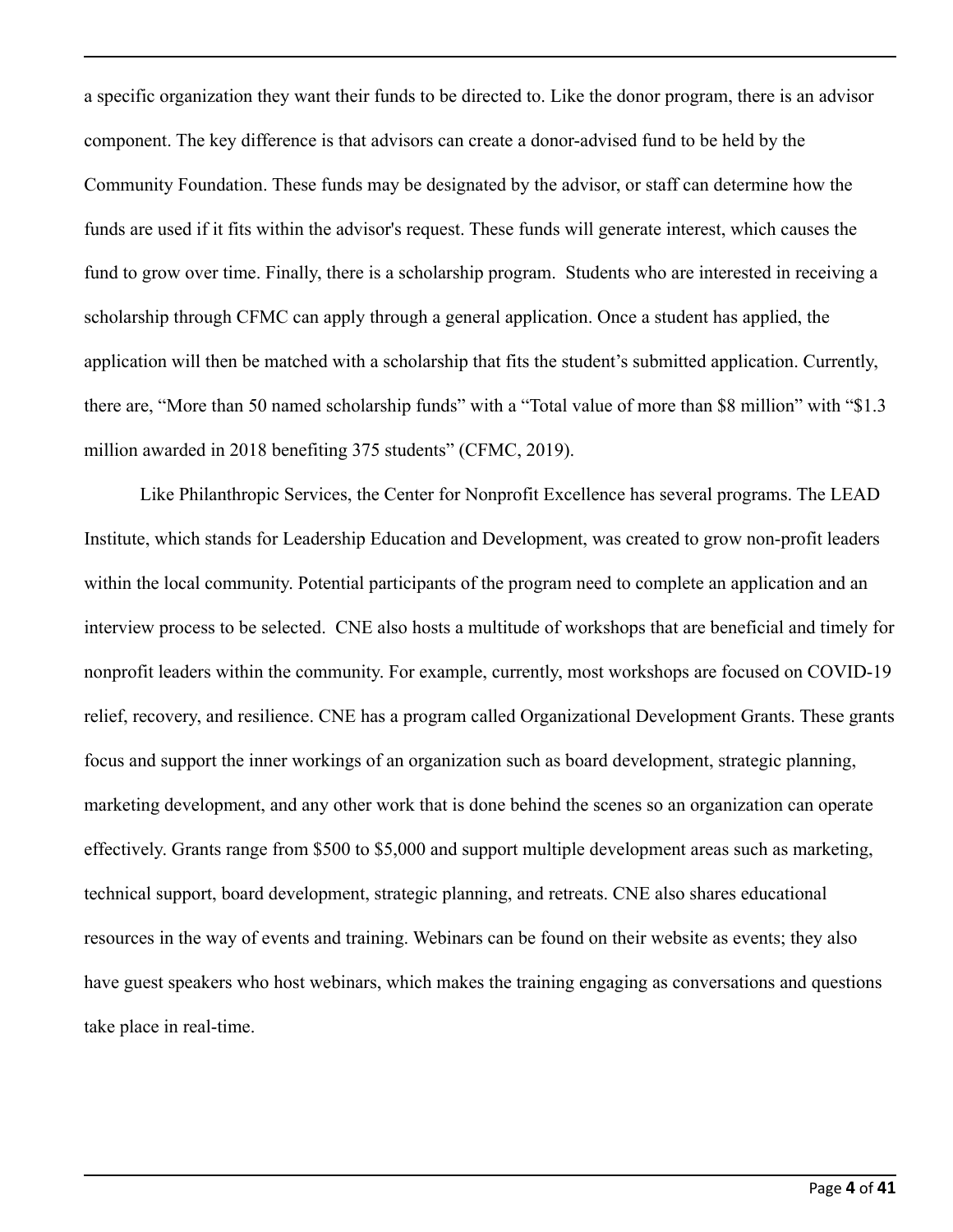#### *Community Partnerships*

Monterey County has many generous donors who contribute locally to various nonprofits through CFMC. Monterey County itself is a tight-knit community with organizations and patrons often collaborating to meet the needs of others. Partnerships for this project are nonprofits and their leaders within Monterey County who have had first-hand experience with "The Great Resignation." The term "Great Resignation" was coined in 2021 due to a tremendous amount of people resigning from their positions, "According to the U.S. Bureau of Labor Statistics, 4 million Americans quit their jobs in July 2021. Resignations peaked in April and have remained abnormally high for the last several months, with a record-breaking 10.9 million open jobs at the end of July" (HBR, 2021). However, there are a few reasons why this may be something that is affecting resignations is the pandemic. A valuable part of this project is identifying and interviewing nonprofits in the Monterey Bay region who have struggled with staff retention and turnover during the pandemic. The goal of the interviews is that the nonprofits themselves will shed light on their situations and help guide the creation of future workshops and materials to mitigate the problems.

#### **Communities Served: Demographic Profile and Needs Analysis**

The primary population served by CNE is made up of nonprofit leaders working to improve the inner workings of their organizations. The general needs for nonprofit leaders are materials and resources to help their organizations optimize their efforts. Some of the areas in which nonprofits may need guidance are board development, fund development which is fundraising, Diversity Equity, Inclusion (DEI) training, and strategies to avoid staff turnover. Finding skilled employees and having the people power to work as a strong and impactful organization can be a challenge. Where the challenge lies is that nonprofits do not have the resources or staff capacity to train and develop entry-level applicants. According to Zippia, the average cost to hire an employee is \$4,425 for a non-executive and \$14,936 for an executive (Boskamp, 2022). If an organization needs to hire 5 non-executive employees, the cost would be over \$22,000. Organizations need applicants who have a general understanding of the nonprofit world and the position for which they are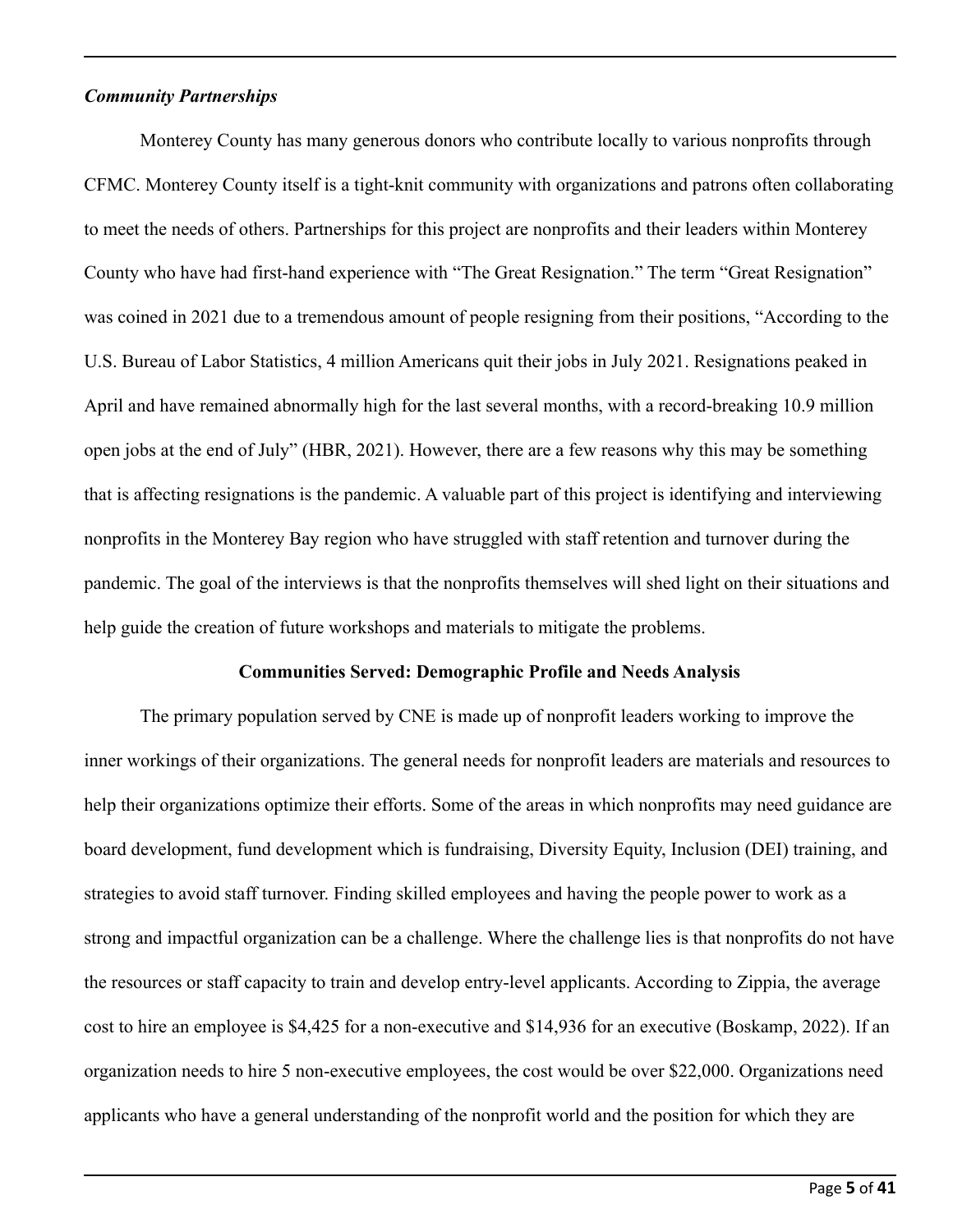applying because this would help to alleviate training time and money spent on training alone.

### *Inequities*

Funding for nonprofits is generally competitive and restricted. When one compares nonprofit organizations and for-profit organizations, there are many barriers that nonprofits face and their for-profit counterparts do not. For example, when nonprofits provide a service such as therapy, their overhead cost are high. Or if a CEO has earns a market-rate income, funders often question why. However, if a for-profit company pays its CEO the same amount or more, there is no question. Old-school ideologies are in place that hinder nonprofit organizations in doing work that needs to be done to support the community.

Nonprofit organizations do not have the "upper hand" when it comes to hiring qualified employees or employees at all. Dan Pallotta, an author, activist, and entrepreneur, says it best in his TedTalk **(Appendix C)** called The way we think about charity is dead wrong. He states, "...we think of this as our system of ethics, but what we don't realize is that this system has a powerful side effect, which is: It gives a really stark, mutually exclusive choice between doing very well for yourself and your family or doing good for the world, to the brightest minds coming out of our best universities, and sends tens of thousands of people who could make a huge difference in the nonprofit sector, marching every year directly into the for-profit sector because they're not willing to make that kind of lifelong economic sacrifice." For-profit companies can offer more benefits and higher pay to their prospective employees than nonprofits can. Nonprofit organizations cannot offer the same because funding is limited, and they are often questioned about overhead and employee salaries by donors. There was a survey done by Businessweek that "...looked at the compensation packages for MBAs 10 years out of business school. And the median compensation for a Stanford MBA, with a bonus, at the age of 38, was \$400,000. Meanwhile, for the same year, the average salary for the CEO of a \$5 million-plus medical charity in the U.S. was \$232,000, and for a hunger charity, \$84,000. Now, there's no way you're going to get a lot of people with \$400,000 talent to make a \$316,000 sacrifice every year to become the CEO of a hunger charity" (Pallotta, 2013).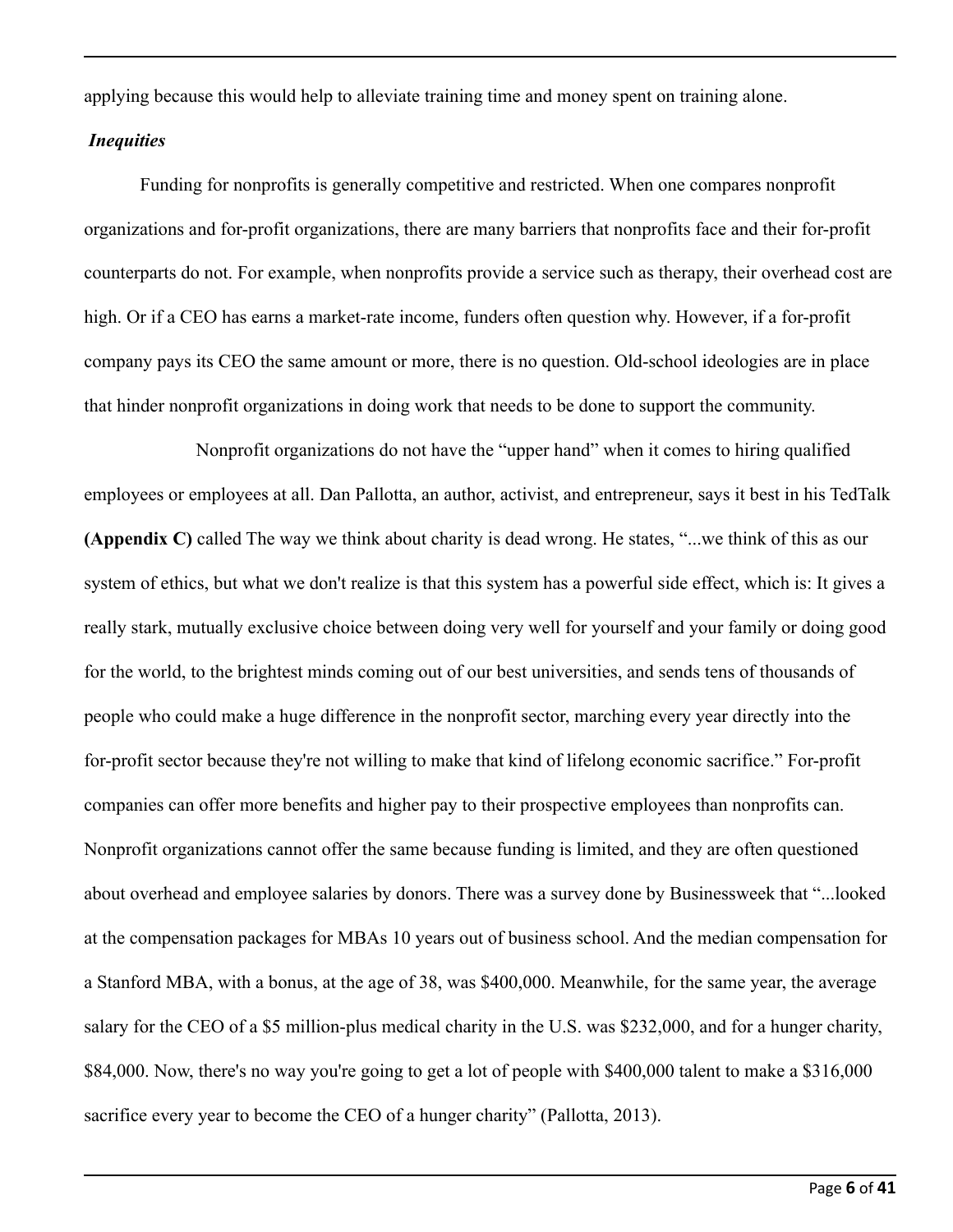Pallotta spoke about the issue of hiring and recruiting talent for nonprofit organizations before there was the issue of the pandemic. The pandemic has increased the issue even more, and given what is at stake, nonprofits must have the same opportunities to hire talent as their for-profit counterparts.

#### *Demographics*

The Center for Nonprofit Excellence supports nonprofits throughout Monterey County. Annually, CNE "...engages and supports 173 nonprofit organizations on average through organizational development (OD) grants, webinars, and other services" (Polnaszek, 2021). The data presented from past organizational development grants represents the number of organizations and the support given through CNE's grant program. This information is valuable in that these organizations needed support for the inner-workings of their organization such as strategic planning, board development, marketing, and technology needs. The program areas are Human Services, Arts & Culture, Environment, Health Care, Education, Public & Societal Benefit. Data from 2016 to 2019 reveals that the majority of CNE funding went to organizations with a staff size between 1-10. The total amount granted to organizations between 1-10 was \$150,306 which is 61% of the overall funding. From there, it drops to 14% for both organizations' sizes 11-20 and 21-30. Organizations with a staff of 0 are 7% and 30+ is only 4%. Out of the total amount granted through CNE OD grants over a four-year span, the majority of funding has gone to Human Service nonprofits at \$75,156. The next largest amount was Arts, Culture, and Humanities at \$64,275. Though most of the funds were granted to Human Services, Arts, Culture, and Humanities received the highest number of grants, 16 out of 56 total. Human Services received 15. All other groups were under 10. Understandably, the other groups that received less funding also have a lower number of grants. This could be because organizations from the areas with less funding are unaware of the opportunities, or perhaps the grants are not as beneficial to them. For example, arts, culture, and humanities organizations may need more guidance within their organization whereas educational institutions may have more structure. (Wilson, 2021).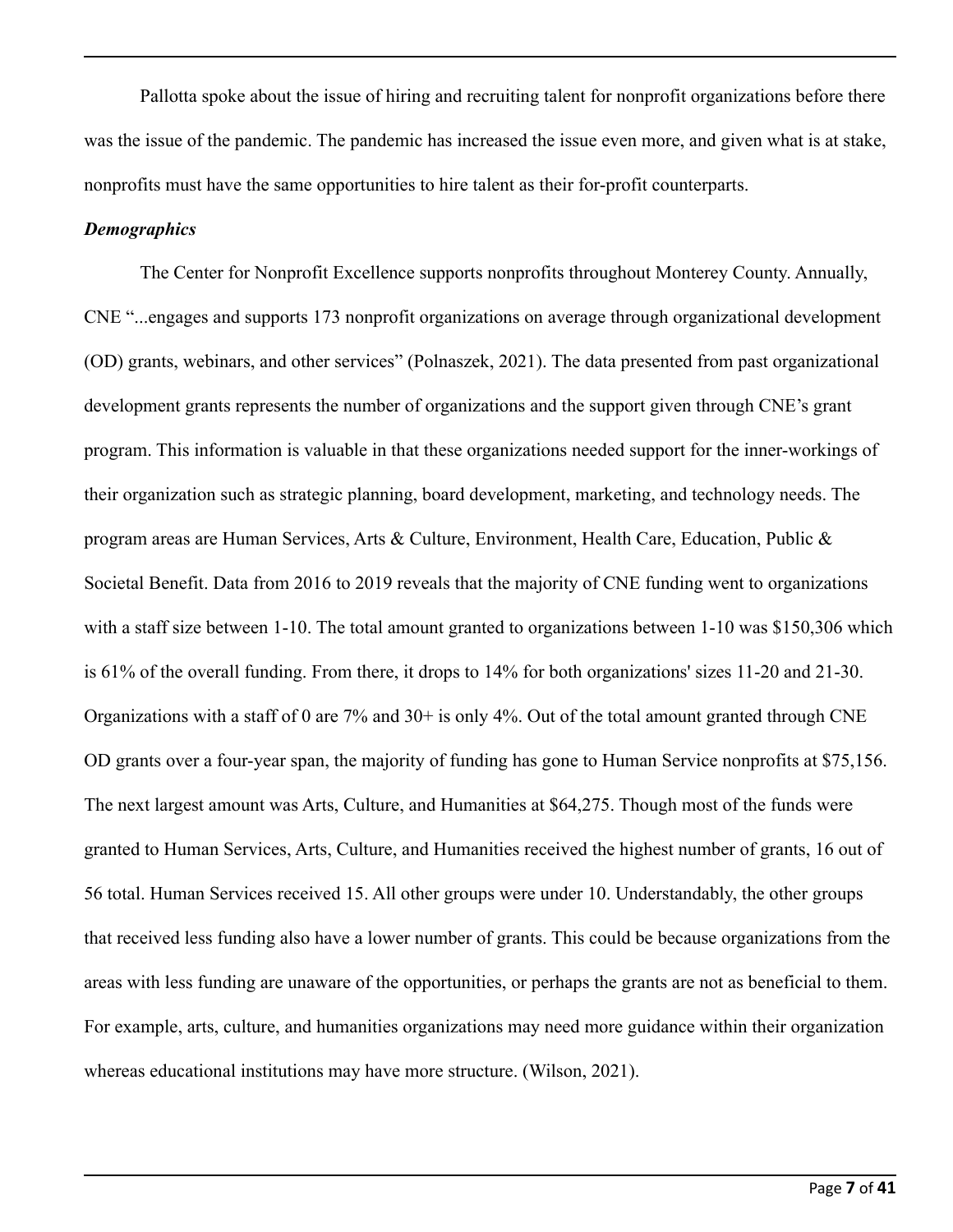#### **Problem Analysis**

### *Micro-Level*

#### *Agency-Specific "Micro-Level" Problem Statement*

The agency's problem is that they have too little information about "The Great Resignation" to provide effective assistance and programs to Monterey County nonprofits.

### *Contributing Factors to Agency Problem*

CNE does not currently have the staff capacity to connect with organizations to see where the direct needs are relating to "The Great Resignation". The agency's' problem is they have too little information to provide effective assistance because the needs are emerging and evolving through the pandemic. It is difficult to understand the exact challenges because changes are happening in real time. CNE can do surveys however, surveys are not always the best way to gather information. Talking with the constituency can hold more value and feeling. CNE does not have the staff capacity to do intensive research on all nonprofits in the community. Feedback from nonprofits may be skewed to be positive because of the funder, grantee relationship. Honest feedback is important in evaluating the need.

### *Consequences To Agency/Clients If Problem Is Not Addressed*

During the pandemic, many organizations have suffered loss of staff due to unforeseen circumstances. The staff that remain are doing more than one position to make sure that their agency can continue serving its constituency. This is leading to staff burnout and is a direct consequence of not having enough staff to support all the extra work. Along with that, the community needs have increased due to the pandemic such as the need for food programs, mental health support, job support, and other essential support. If a CNE staff is tasked with completing research, evaluating surveys, along with their other duties such as organizing workshops, webinars, and LEAD institute, they may feel overwhelmed. Also, staff are unable to do the research to guide their programs, there may be an unknown need. It is important for staff to have the information around all needs so they can be effective. Staff is unable to meet the needs because the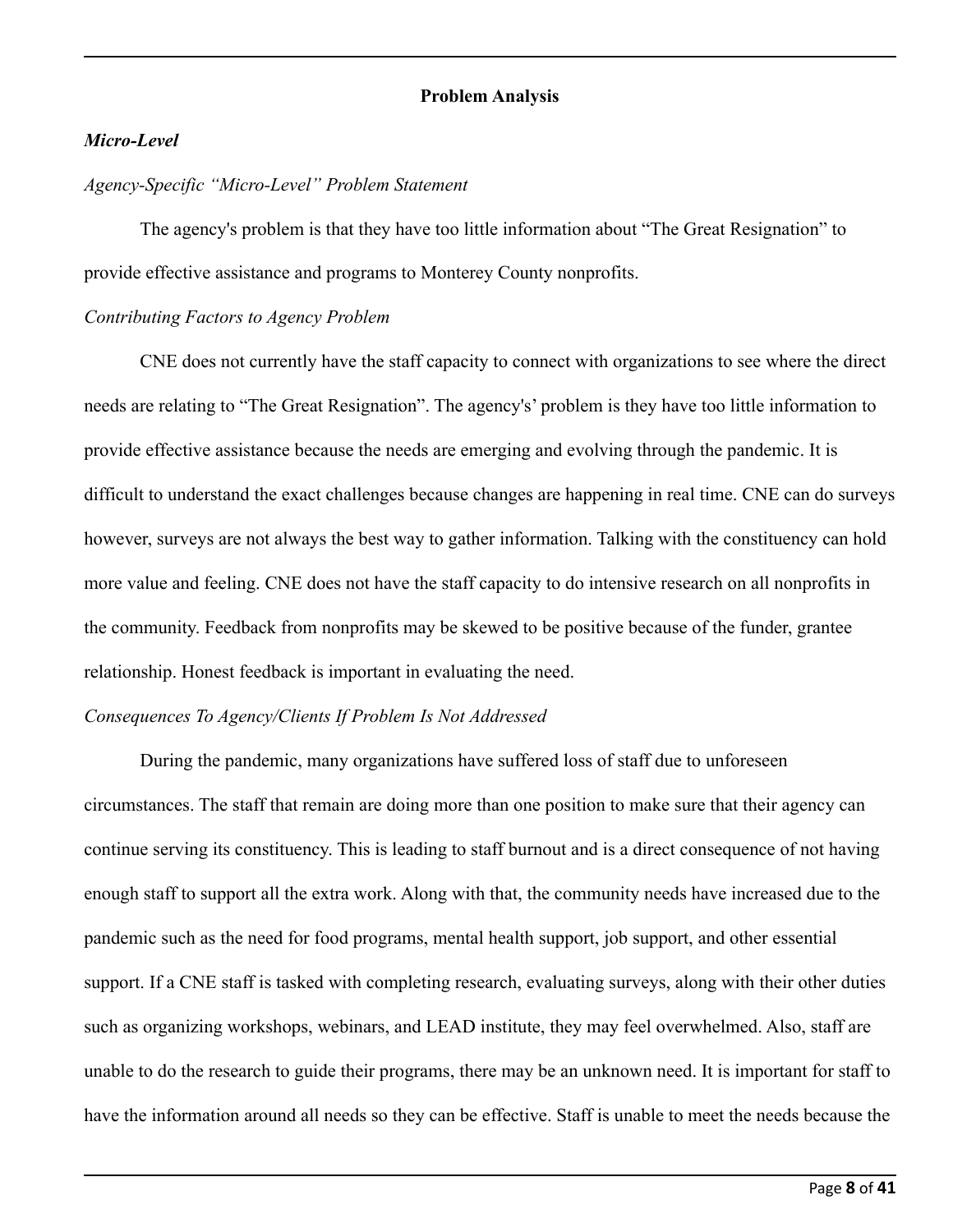specific need may be unknown. If an organization is submitting feedback, highlighting the great work they are doing within a community, they may not mention the challenges.

| <b>Contributing Factors To</b><br><b>Agency Problem</b>                                                         | Agency-Specific "Micro-Level"<br><b>Problem Statement</b>                                                | Consequences To<br>Agency/Clients If<br>Problem Is Not Addressed                  |
|-----------------------------------------------------------------------------------------------------------------|----------------------------------------------------------------------------------------------------------|-----------------------------------------------------------------------------------|
| "The Great Resignation"<br>is a new phenomenon                                                                  | CNE has insufficient information<br>about "The Great Resignation" to<br>provide effective assistance and | Not a lot of research,<br>resources, or studies<br>completed                      |
| Staff capacity to do<br>intensive research on<br>"The great Resignation"<br>and its effects on the<br>community | programs to Monterey County<br>nonprofits.                                                               | COVID-19 and the effects<br>of "The Great"<br>Resignation" continue to<br>evolve. |
| CNE may not receive<br>candid feedback from<br>organizations                                                    |                                                                                                          | Unable to meet the needs                                                          |

## *Macro-Level*

## *Broader "Macro-Level" Health Or Social Problem Statement*

CNE does not have the capacity to research all the challenges and needs of nonprofits who serve the community which is ever evolving and changing, especially during a crisis.

## *Contributing Factors to Broader Problem*

There is too much need in Monterey County and not enough support for community programs in the

wake of the pandemic. For example, arts organizations have fewer opportunities for funding and support due

to COVID-19. Funding is generally competitive and restrictive but unfortunately, the pandemic created a

space where funding the most urgent need was a priority putting a lot of nonprofits on the "back burner".

## *Consequences To Society If Problem Is Not Addressed*

Nonprofits may not be as effective as they need to be because they are unable to keep up with

demand. Programs may not be able to continue because there may be a lack of support due to the pandemic.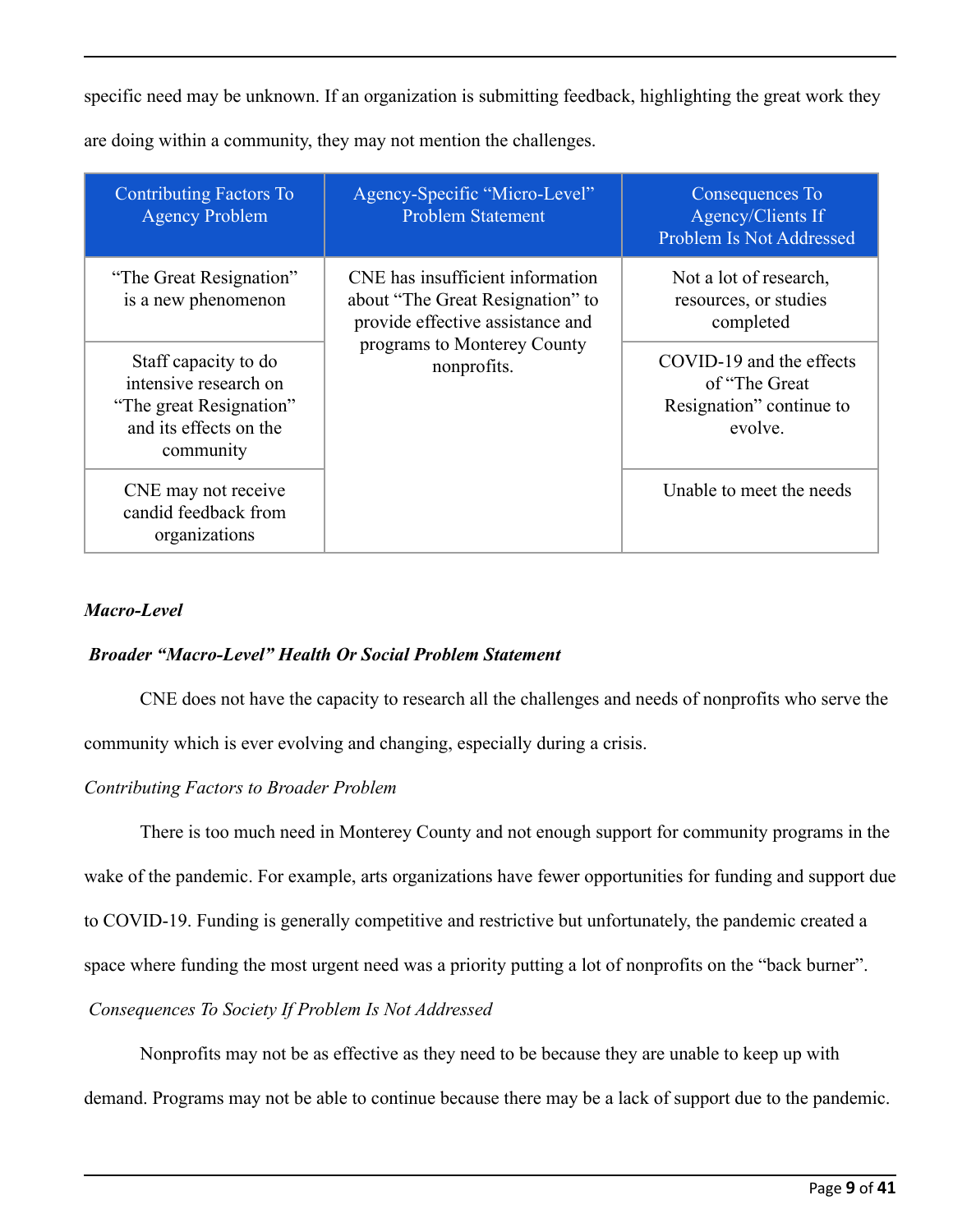There is an inability to support all nonprofits due to lack of funding and opportunity can cause organizations to close their doors.

The short-term objective of this project is to support CNE staff through research to find the direct need for organizations relating to staffing and hiring challenges. The long-term goal is to provide CNE with support documents and research to meet the needs of organizations struggling with attaining and maintaining personnel.

| <b>Contributing Factors To</b><br><b>Broader Problem</b>   | Broader "Macro-Level" Health<br>Or Social Problem Statement                                                | <b>Consequences To Society</b><br>If Problem Is Not<br>Addressed |
|------------------------------------------------------------|------------------------------------------------------------------------------------------------------------|------------------------------------------------------------------|
| Unable to compete with<br>other<br>organizations/companies | Organizations in Monterey County<br>face challenges when retaining and<br>hiring qualified staff for their | Staff turnover                                                   |
| Lack of opportunities                                      | nonprofit.                                                                                                 | Qualified applicants go<br>elsewhere                             |
| Lack of funding                                            |                                                                                                            | Inability to support the<br>demand of new hires                  |

## **Project Description and Justification**

The title of this research project is *Research on the Challenges of "The Great Resignation" Faced by Nonprofits.* The idea behind the research project supports the CFMC's vision that strong organizations build stronger communities. If nonprofit organizations have the research, educational materials, and support to guide them through staffing challenges such as retention, hiring, and finding qualified candidates, organizations will grow to be stronger and more effective within the community. Nonprofit organizations are known to have turnover from within whether it is because of the type of work, burnout, or the need for more benefits or pay. The pandemic turnover rate has increased exponentially. MassNonprofit News shares stats from a survey completed in 2021 stating that " In what may be a delayed impact of the coronavirus pandemic, nonprofits organizations anticipate staff turnover will increase by 42% this year, according to a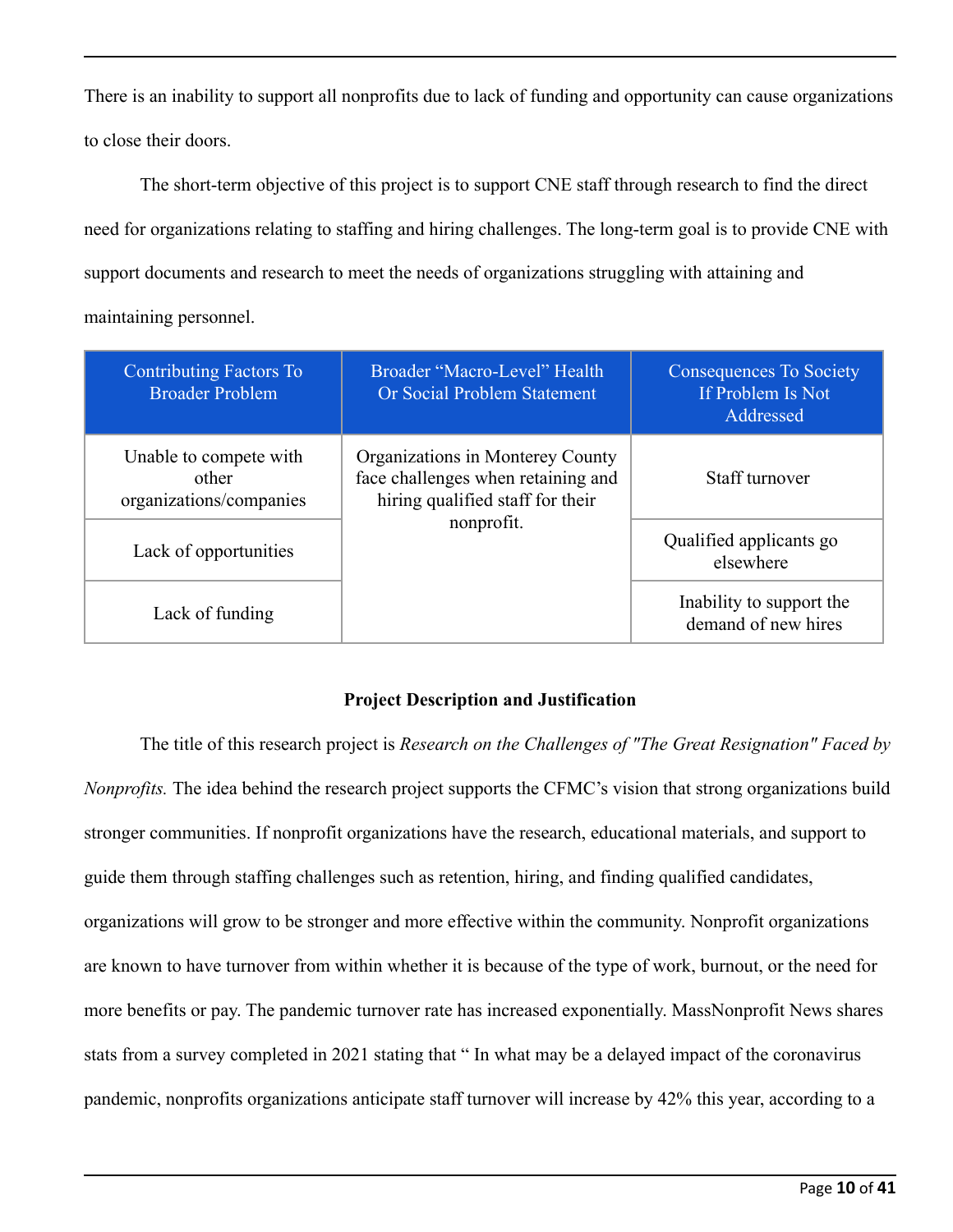recently completed national survey, while another survey confirmed that retaining good employees is a top challenge."(MassNonprofit News, Feb. 2022). This project will gather information directly from nonprofit leaders within Monterey County, researching challenges and opportunities for growth and learning. From a recent Nonprofit survey conducted by CNE, of the organizations that completed the Nonprofit Survey, 12% identified that they have/are having staffing challenges, and 35% of the organizations have reported that they have had recent leadership transitions which can lead to other, future staffing challenges.

### *Components*

There are different needs to execute this project successfully. Monterey County nonprofit organization participation is key to having a successful research project. The utilization of technology to connect with others is also very important. There is a need to set up zoom meetings, phone calls, emails, and calendars for scheduling. Also, research will be done to see what other organizations and nonprofits are doing in terms of hiring and retaining employees.

### *Stakeholders*

The primary stakeholders of the project are CFMC, CNE, nonprofits and their leaders, funding organizations, and the community. The overall goal of CFMC and CNE is to have successful nonprofits that support the needs of the community. This project is important to meeting the direct need found from reviewing the surveys. CFMC and CNE have buy-in because they are always trying to find ways to support nonprofit organizations within Monterey County. Having the research and resources to create a program or materials to assist the community they serve in the future will be beneficial and will help increase the impact of our work by being aligned with need as it evolves. Also, nonprofit organizations will benefit from the findings because they will directly benefit from new training and materials making their organizations stronger and more effective. If an organization is more successful, it directly impacts the community in which they are serving. It is a trickle-down effect that benefits many.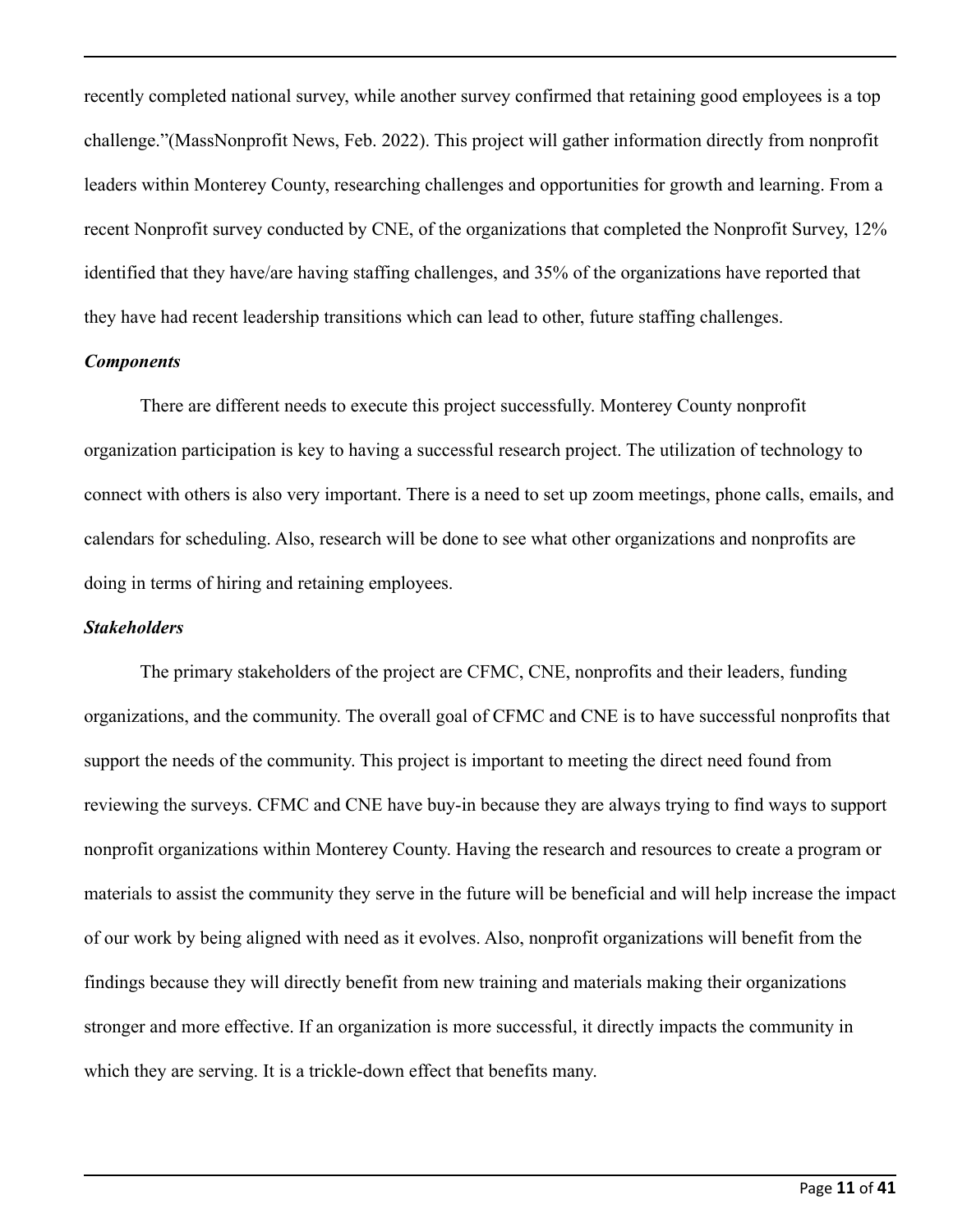#### *Benefits*

The benefits that will come from the project will support different groups in different ways. Center for Nonprofit Excellence will have a better understanding of how to support local nonprofits in addressing staffing challenges as they evolve. The project will provide CNE with additional resources to share with their constituents. There will be a long-term benefit of learning for the agency and other nonprofits with the potential to understand how individual nonprofits' experience relates to that of local peers. The research will guide program development and services for the future.

Nonprofits will gain increased knowledge of the issues around staffing challenges. They will have the opportunity for growth and learning, staffing improvements/ retention, and systems-level interventions that will create an informed collective effort to support the sector.

As for the community, there is a ripple effect. Supporting and strengthening agencies will support services that then support the people served in the community, "Nonprofit organizations play a vital role in building healthy communities by providing critical services that contribute to economic stability and mobility. They also strengthen communities in other important ways." (Camper, 2016).

#### **Project Implementation Plan**

Project implementation will be done by conducting a research project to inform CNE about findings relating to a previously conducted 2021 survey which was intended to find the impacts of Covid-19 on local nonprofit organizations. In the project, there will be an evaluation completed of the information collected, interviews will be conducted with a select few organizations that completed the survey by random selection, and a plan will be created to lay out the groundwork for program development. The project will rely on the guidance of a mentor and other CNE for review, and oversight of the capstone. The resources needed are all nonprofit surveys that were completed and nonprofit contact information. There will also be research and review of other organizations that are out of the area with a computer.

Research will be conducted surrounding staff retention and hiring challenges for nonprofits.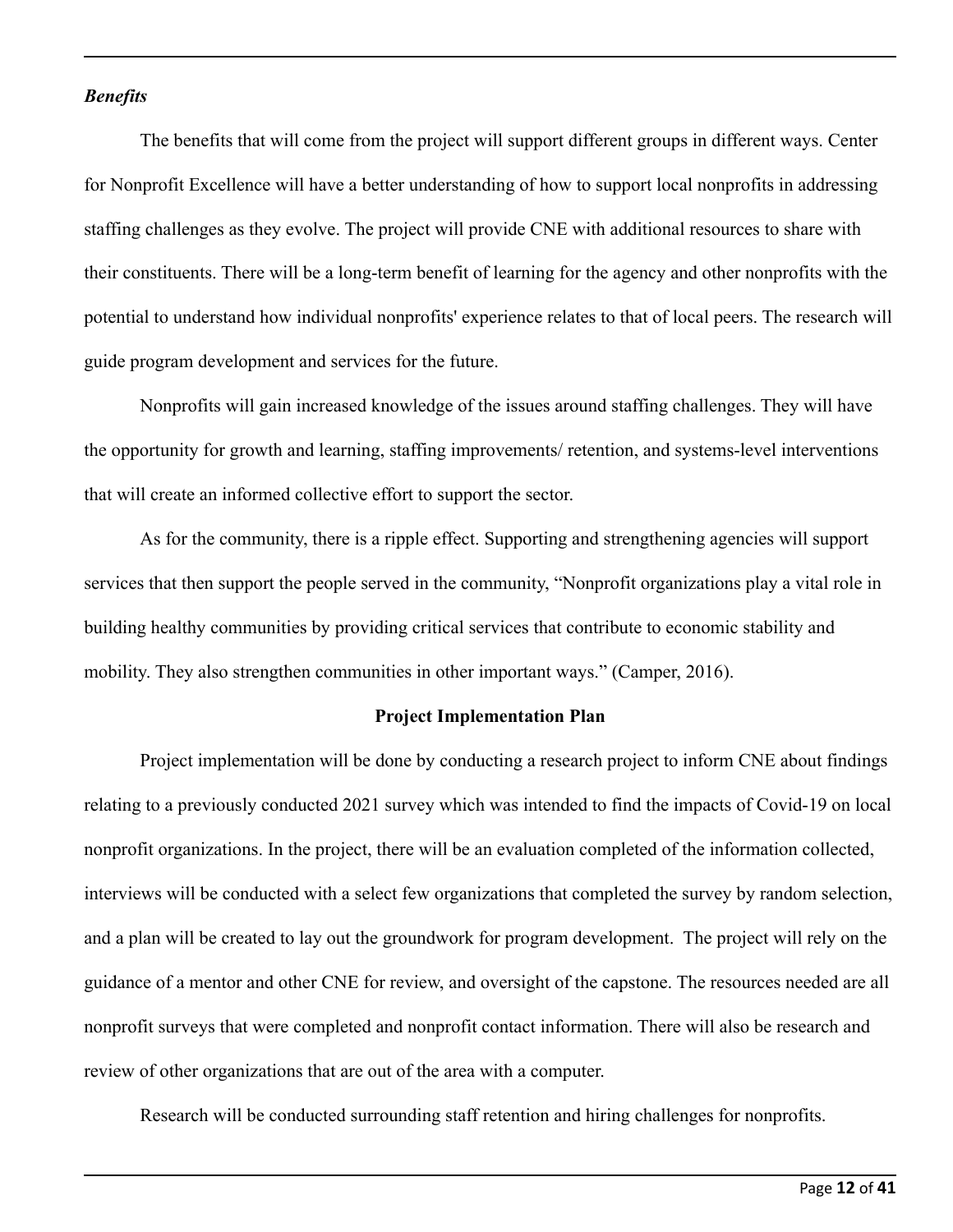Short-term goals will be reviewing and analyzing surveys that have been submitted to CNE, conducting a local needs assessment surrounding the topic, and setting the groundwork for the project and future program implementation. Long-term goals will be to share Findings with Staff for educational purposes, Create recommendations for implementation, and give increased knowledge on the subject to CNE staff.

## *Scope of Work and Timeline*

Below, in *Figure 1*, the scope of work is presented relating to the project. The first phase is to discuss ideas with my mentor and determine which idea would fit best with CNE and CFMC's goals and vision. The second phase of my project will focus on surveys and data evaluation. The third phase will set up interviews to gather additional information from nonprofits that have submitted surveys. This will be by random selection. The fourth phase will focus on assessing the data and research as well as collecting feedback from peers, and the last phase will be preparing and completing the capstone project.

|                | <b>Phases</b>                 |     | <b>Activities</b>                                                                         | <b>Deliverables</b>                                                                         | <b>Timeline</b> |
|----------------|-------------------------------|-----|-------------------------------------------------------------------------------------------|---------------------------------------------------------------------------------------------|-----------------|
|                | Select<br>capstone<br>project | 1.2 | Discuss capstone project ideas<br>with mentor and agency staff                            | Submit a list of ideas and final<br>project options to mentor for<br>approval               | October 2021    |
|                |                               | 1.1 | Discuss capstone project ideas<br>with mentor and agency staff                            | Generate a list of capstone project<br>ideas.                                               | October 2021    |
| $\overline{2}$ | Plan<br>project               | 2.1 | Review previously collected<br>surveys completed by nonprofits                            | Submit general ideas and findings<br>after reviewing the surveys to<br>present to my mentor | December 2022   |
|                |                               | 2.2 | Identify organizations to<br>interview                                                    | Submit interviewee list to mentor<br>for review/approval                                    | December 2022   |
| 3              | Implement<br>project          | 3.1 | Organize and schedule<br>interviews with selected<br>nonprofits                           | Submit interview schedule to<br>mentor.                                                     | January 2022    |
|                |                               | 3.2 | Research training material and<br>"best practices" for staff<br>onboarding and retention. | Once the research is complete, will<br>have information to evaluate needs<br>and solutions  | February 2022   |

*Figure 1*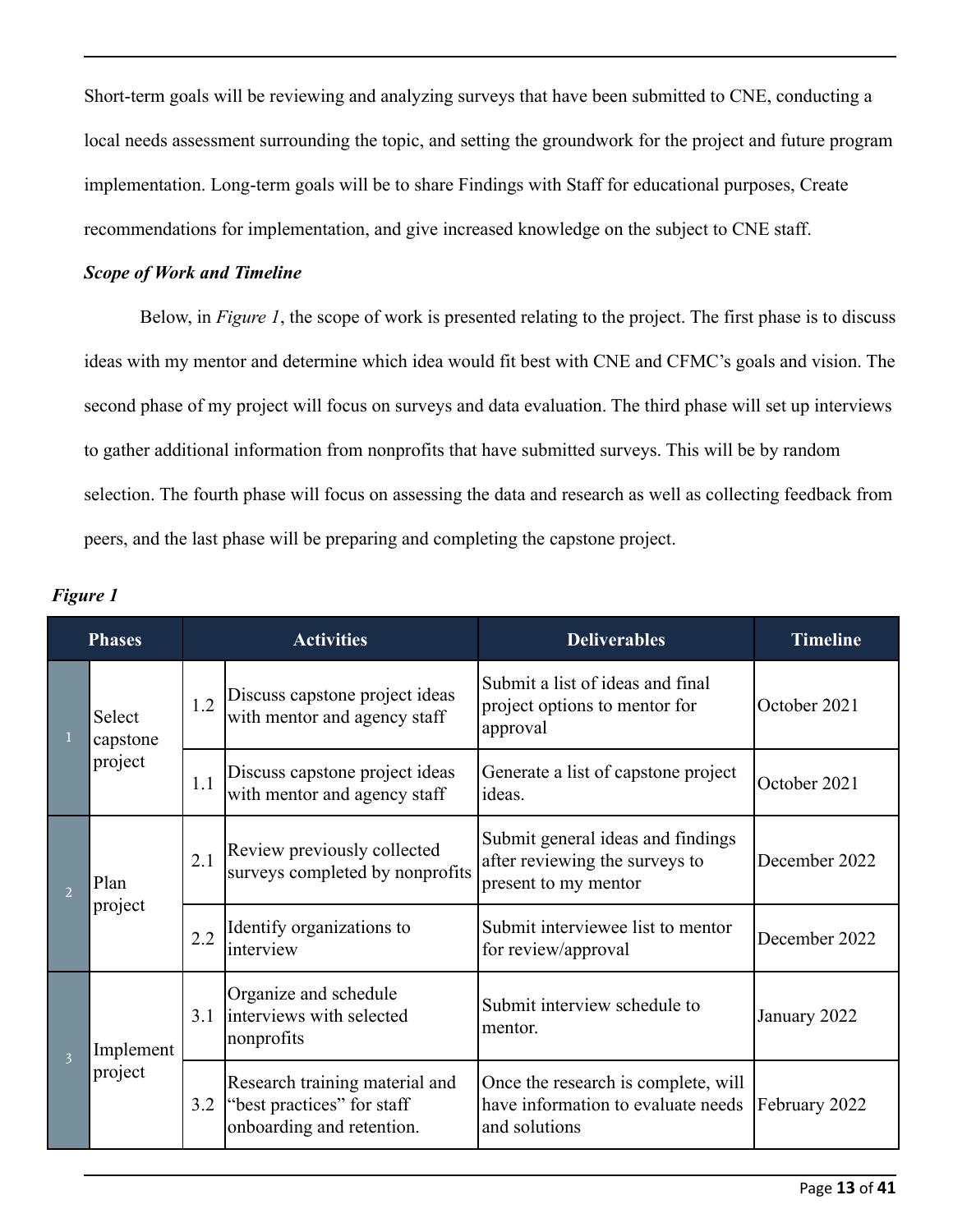| $\overline{4}$ | Assess<br>project                |     | Assess Interviews completed to<br>4.1 find trends and where support is<br>needed. | Create a document with general<br>thoughts                                                       | March 2022      |
|----------------|----------------------------------|-----|-----------------------------------------------------------------------------------|--------------------------------------------------------------------------------------------------|-----------------|
|                |                                  | 4.2 | <b>CNE</b> staff                                                                  | Assess findings with mentor and Receive feedback and suggestions<br>from mentor and CNE staff    | April 2022      |
|                |                                  | 4.3 | Collect feedback and finalize<br>materials                                        | Submit final recommendation and<br>research project to mentor to then<br>share with CNE and CFMC | April 2022      |
| 5              | Report on<br>project<br>findings | 5.1 | Prepare capstone presentation in<br>the selected format                           | <b>Present at Dress Rehearsal for</b><br>grading                                                 | April 2022      |
|                |                                  | 5.2 | Final preparation for Capstone<br>Festival                                        | <b>Final Capstone Festival</b><br>presentation!                                                  | <b>May 2022</b> |
|                |                                  | 5.3 | Complete reporting<br>requirements                                                | Final agency and capstone report                                                                 | May 2022        |

#### **Assessment Plan**

This research project aims to inform the Center for Nonprofit Excellence of the needs of nonprofit organizations within Monterey County relating to "The Great Resignation." Too little information is available about the recent "great resignation" for nonprofits to positively respond to turnover and the competitive job market. The main deliverable for this project is a research document informing CNE of the challenges local nonprofits face relating to "The Great Resignation". Through the findings, CNE will increase their understanding of what is needed and how to address this recent employment disruption. The expected date of completion is April 11, 2022.

The outcome measures will be completed by mentor assessments that are pre-scheduled. The check-ins will keep the project on task and assist in reaching goals. The overall outcome measures will be determined by CNE mentor and the use of the research and recommendations provided. Once the research and recommendations are completed, CNE will receive a short survey asking about knowledge gained, awareness, and the overall value of the project.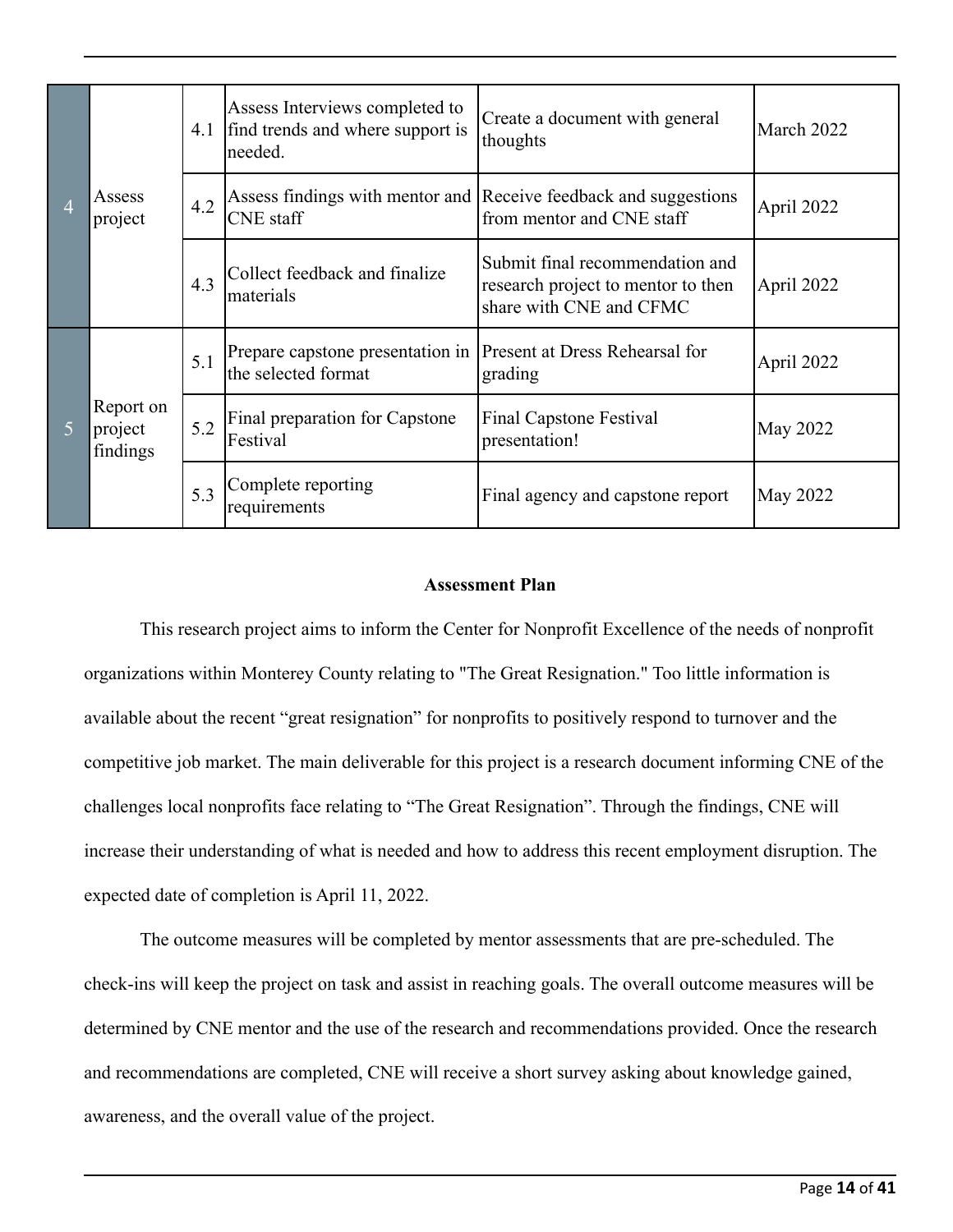The short-term outcome is to increase CNE staff's knowledge about "The Great Resignations" impact on Monterey County nonprofits. The intermediate outcome is for CNE to use this information to consider effective approaches to assisting nonprofits to address this issue. The long-term outcome is that Monterey County nonprofit organizations will be better able to hire and retain employees.

#### **Research Findings**

For anonymity sake, only descriptions of the nonprofit organizations interviewed will be shared in the findings. A total of eight organizations were interviewed within a two-week period. Each interview was thirty minutes to an hour-long. The interviews included five minutes for introductions to make sure that the interviewee was comfortable and open to sharing information about their organization and a brief description of the research project and the benefits it would have for the agency and other nonprofits. See **Appendix C** for detailed interview summaries.

#### **Staff Size**

The staff size of the organizations interviewed varied with 50% having under 10 staff members and 50% having more than 10 staff members, with one having only one staff member. This shows that different organization sizes are represented in this study. The organization with a single staff member had a different perspective on the questions asked. The organizations with more than one staff member have experienced turnover however, the organization with one staff member has never had other staff members but is in the process of hiring for the first time. See **Apendix D, Figure 1.**

### **Focus Area**

The focus areas of the organizations interviewed were human services, housing/homeless services, education, and arts, culture, & humanities. Of the eight organizations, two were arts, culture, & humanities, one was education, two were housing and homeless services, and three were human services. technically, housing/homeless services could fall under the category of human services however, for this study, they are separated to give a better understanding of the population served.See **Apendix D, Figure 2.**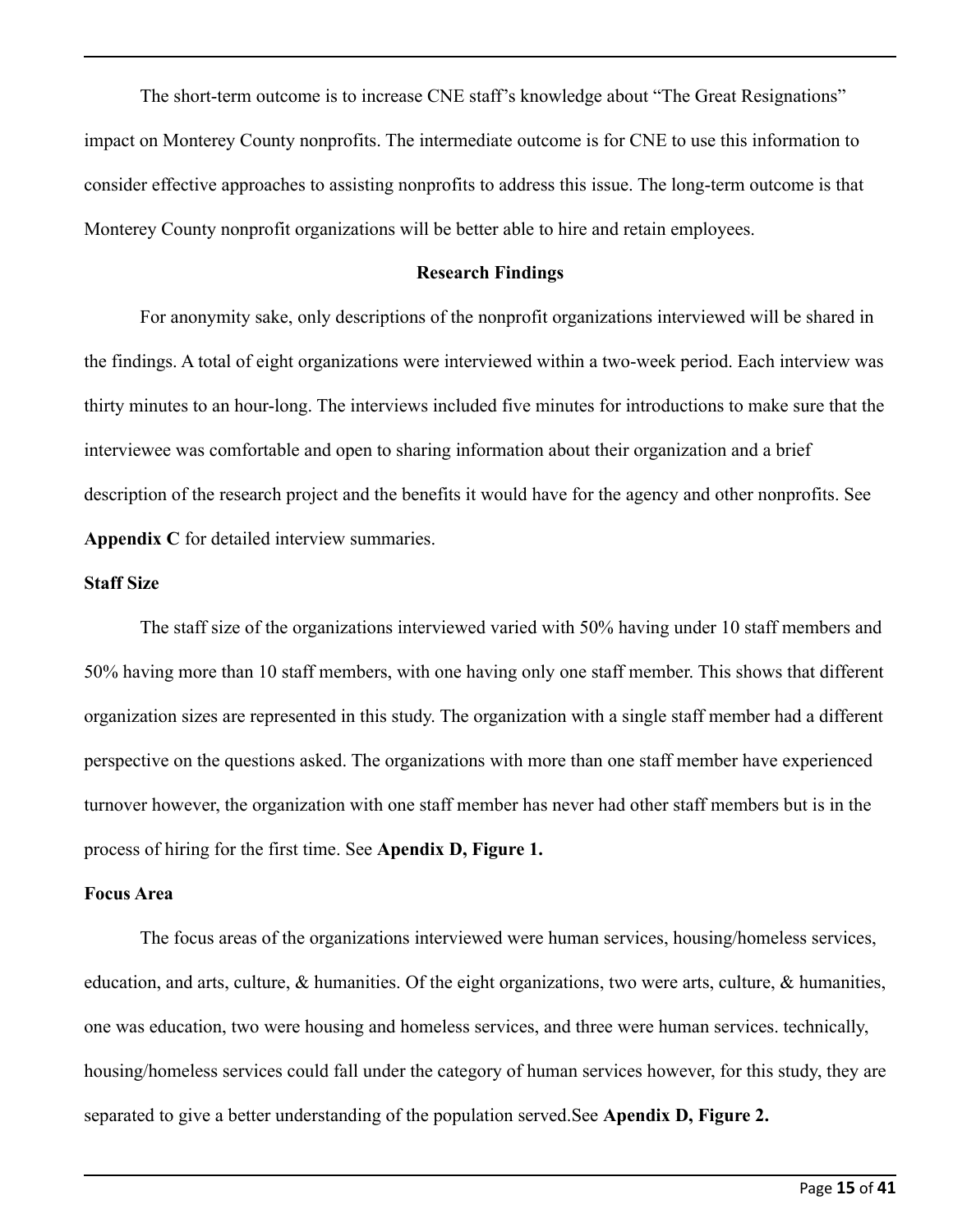## **Geographical Areas**

All organizations provide services within Monterey County. One organization serves the Monterey Peninsula only and one other organization serves Monterey County as well as additional counties. See

## **Apendix D, Figure 3.**

## **Adult/Youth Population Served**

Four organizations serve adults only, three serve both youth and adults, and one serves youth only.

## **Apendix D, Figure 4.**

## *Trends and Findings*

## *Staf Retention*

- All of the organizations shared that much of the turnover is because of the high cost of living in California, particularly on the Central Coast.
- Three out of the eight organizations shared that people move on to for-profit organizations or other companies that can afford to pay more money and offer higher benefits. They use a nonprofit organization as a stepping stone to move on to bigger things.
- There has been a shift in how people want to work. Some organizations expressed that employees want to work remotely or hybrid only. Since this is an option elsewhere, some staff have transitioned to different jobs where they can work remotely only.
- One challenge that was unique but impacts local organizations is that there is a new for-profit company that has moved into the area. This for-profit company is recruiting staff from LinkedIn and offering bonuses, higher salaries, and more benefits. A for-profit organization, unlike nonprofit organizations, can offer higher pay and more incentives.
- Another common trend that was identified is when there is a leadership change within organizations, it leads to higher rates of turnover.

## *Hiring*

• There are challenges across the board for finding and hiring qualified staff for specific positions. Some of the positions that are hard to hire include development, caseworkers, housing specialist, and other positions that require certifications. Applicants who apply for these positions do not qualify because either they do not have experience in the field or do not have the educational background needed.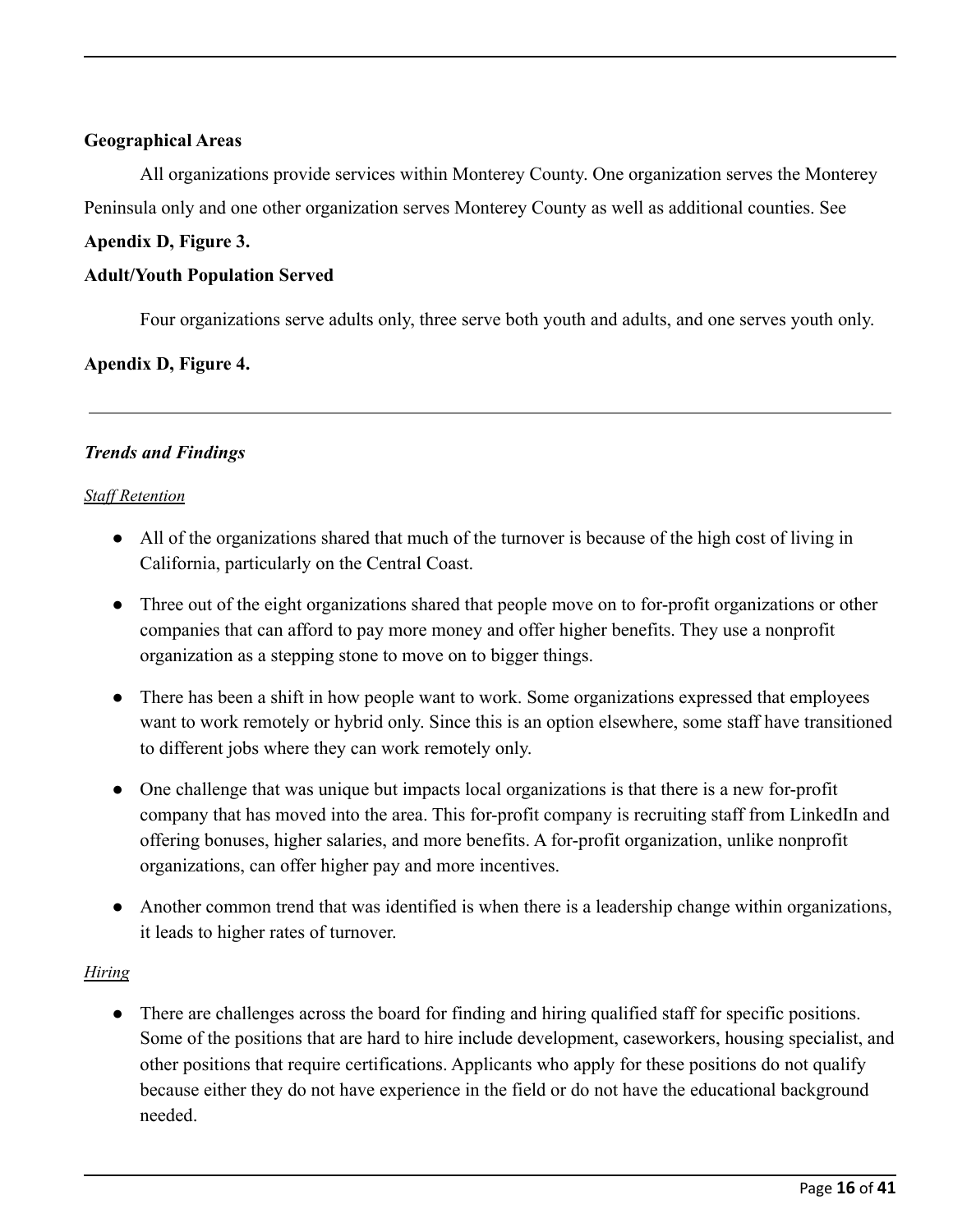- Some organizations are facing challenges because they are unable to offer remote work to employees.
- Organizations find a value in hiring local candidate because they are familiar with the community which lowers their hiring pool. Many organizations have people applying for the open positions that are from out of state.

## *What Organizations are Doing*

- Organizations are actively trying to find ways to be appealing to potential candidates. Organizations are developing creative ways to compete in the competitive job market.
- Organizations are starting to implement remote and hybrid opportunities for staff when applicable.
- Organizations are working to become more progressive, implementing mental health days, creating a work-life balance atmosphere, and being flexible with schedules.
- Organizations are creating new incentives that directly support the livelihood of their employees such as: student loan assistance, gas assistance, 401k plans, health benefits, and more paid time off.
- Organizations are being creative in thinking of how to present new and existing employees with a plan of growth within the organization. They are including them in the planning and, with that, giving ownership to the employee to decide what their goals are.
- Bring transparent about opportunities within organization for upward movement thorough creating "growth plans" is a way to support employees to reach their career goals.

## *Recommendations from Organizations*

- There is a need for organizations to be "met where they are at". All of the organizations mentioned that, although there is training available relating to hiring and staff retention, it is all very similar. Organizations would like to have training that is specific to their needs and not "text book".
- Create a space for organizations can post projects such as fundraising campaigns, events, website design etc. and skilled people with a nonprofit background can sign up to work on such projects. Since organizations may not have the ability to hire a full time or part time employees, this would assist them in having qualified, nonprofit people. Creating a nonprofit "temp hub" could be attractive to nonprofits and people who do want the freedom to work how they choose.
- Peer groups for discussions around certain topics and positions. Groups focused on different positions would be ideal for peer to peer connection and learning.

## *What isn't working now*

● Although organizations are coming up with incentives to give to their employees, it is not enough. People during this time are driven more by money. This is because the cost of living is high and the need it to have money for rent and essentials.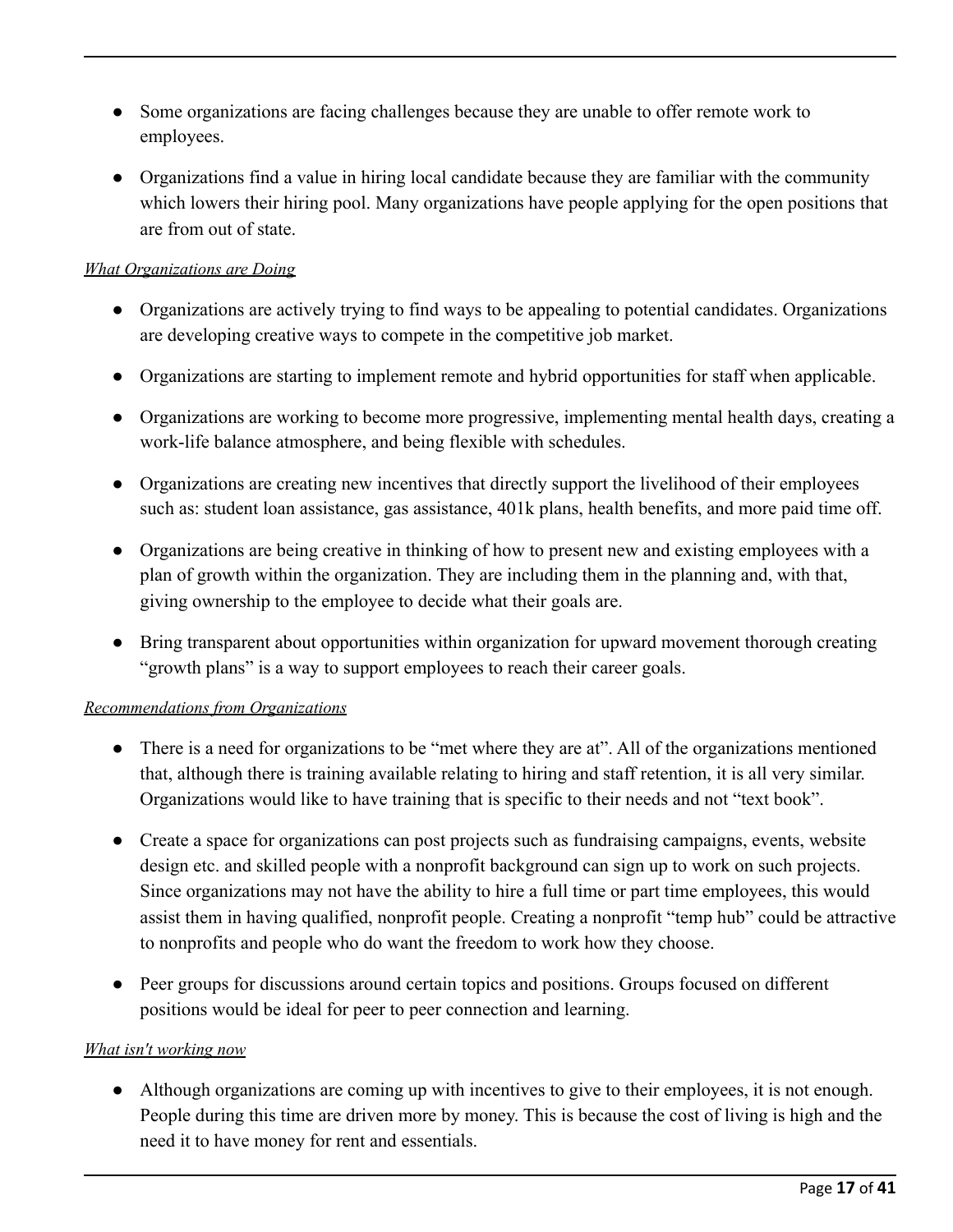- During the pandemic, there have been many leadership changes within the nonprofit sector. This negatively impacts the retention of employees.
- There is a limited number of qualified people inquiring about positions within organizations.

## **Recommendations**

The recommendations provided below are based on the feedback from participants and research conducted in support of this project and may be implemented at the agency's discretion, addressing the greatest needs of the organization and nonprofits alike. All projects/program opportunities listed are recommended as opportunities for future capstone students or LEAD projects.

## *Recommendation 1: Group Space*

Respondents indicated a need for space at the Community Foundation for weekly, peer-to-peer interactions that would be focused on four areas of importance that peer groups would discuss, reflect on related issues and build relationships to address related challenges: Development, Leadership, Nonprofit HR, and Administration/other. It is important to give a space for nonprofit leaders and staff to connect on specific topics because building connections in such way is like building a support group. Leaders and staff can bounce ideas off one another, share insights, and discuss challenges all while giving advice and supporting one another. The recommendation is that groups would meet once a month on different weeks. For example, the Development group might meet every first Wednesday of the month, the Leadership group will meet every second Wednesday, the HR group would meet on the third Wednesday, and the Administrative/other would meet the last Wednesday.

Having different peer groups will help participants to gain knowledge on different topics such as "The Great Resignation." It will open an opportunity for reflection and relationship building, directly supporting the need for nonprofits to feel supported.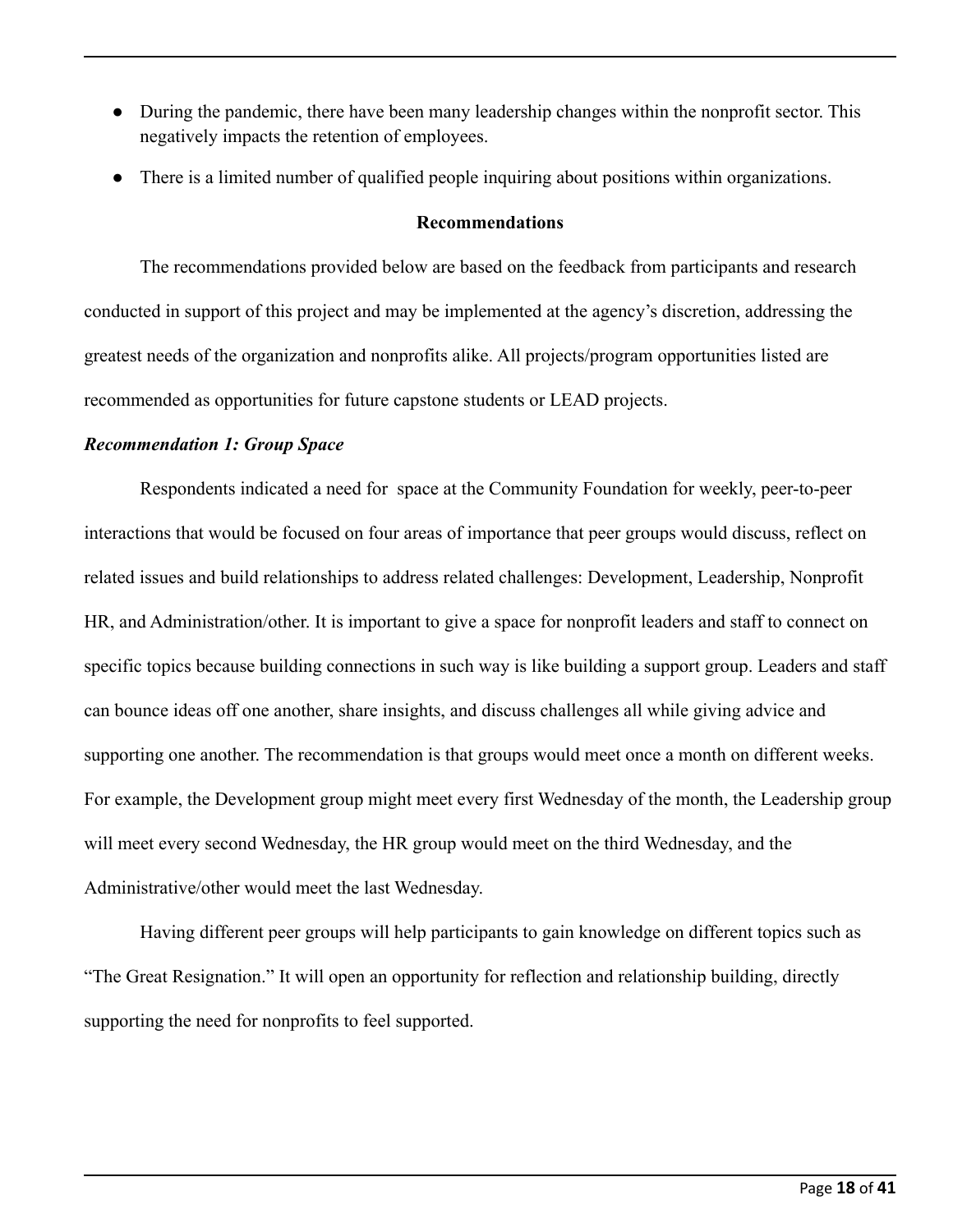## *Measurement of Impact*

Establishing a quarterly meeting with all groups will allow all participants to share what they have learned and how the peer-to-peer groups are impacting them. This meeting will be led by a CNE facilitator, encouraging open and honest conversations. A follow-up survey after the larger peer-to-peer group meeting can give other information about the impact of the program.

## *Implementation*

To implement, a quick and easy survey can be created to gauge the interest of local nonprofits. The survey's goal is to find what days of the week are most appealing for attendees, what types of groups are people interested in, and what people would hope to get out of peer groups. There can also be a link to "Sign up" if the person taking the survey is interested. Below is a breakdown of the implementation steps for the project:

## **Steps**

- 1. 2021 Nonprofit Survey In 2021, there was a survey conducted of Monterey County nonprofits to learn more about the impacts of Covid-19 relating to the needs of the organizations. The first step was to analyze the responses to the surveys.
- 2. Interview Question Creation Questions were created based on the findings from the survey.
- 3. Interviewee Selection Organizations who shared their contact information and shared that they were having staffing challenges were contacted for a potential interview.
- 4. Interview Scheduling Interviews were conducted and recorded over a two week span.
- 5. Interview Analysis- Reviewed interview recordings and completed write-up summaries for each interview.
- 6. Completed Further Research unrelated to the interviews.
- 7. Created Recommendations for Center for Nonprofit Excellence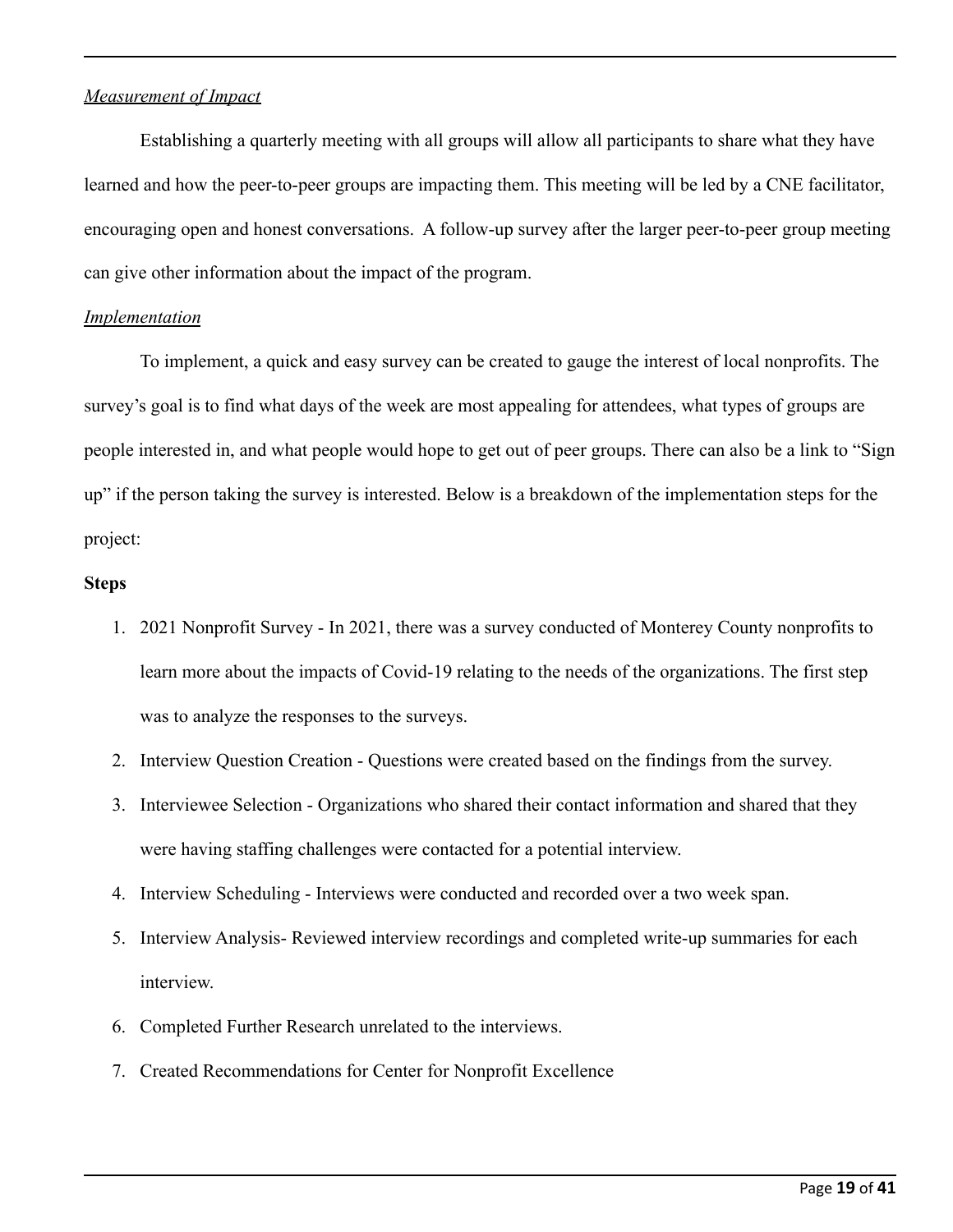## *Recommendation 2: Temporary Staffing Assistance*

Create a space on the website where people can post if they have opportunities available for temporary support work on projects, directly supporting local nonprofits. This would give flexibility to individuals who do not want to work in a traditional atmosphere (remote, on their own time) and give the organization the capability to recruit per project, lessening the burden and high cost of hiring a part-time or full-time employee. Individuals signing up for the program will be able to create a profile, highlighting their expertise and noting tasks they are uncomfortable doing.

### *Measurement of Impact*

After an organization is "paired" with a temporary support person, they will have the opportunity to rate the work that is complete. This, in the long run, will allow nonprofits to share with others their successes and their challenges. If there is a rating system for the people completing the work, nonprofits will have a higher sense of confidence when hiring individuals for the short term. To measure impact, organizations will submit their rating and brief report to CNE, offering a chance to make improvements and grow the program.

## *Follow-Up*

CNE will meet quarterly to evaluate the program, sign-ups, ratings, and how it is impacting organizations.

### *Implementation*

Implementation of this recommendation could be costly because of staff time and website design requirements but could greatly support nonprofit organizations in the future. To implement, there will need to be a strategic plan put in place surrounding this program. Pre assessments should be done along with further research to gauge the potential impact.

Although this is a hefty project, there is also an opportunity to have webinars, workshops, and training to provide resources, sharing companies who already offer similar services. An organization named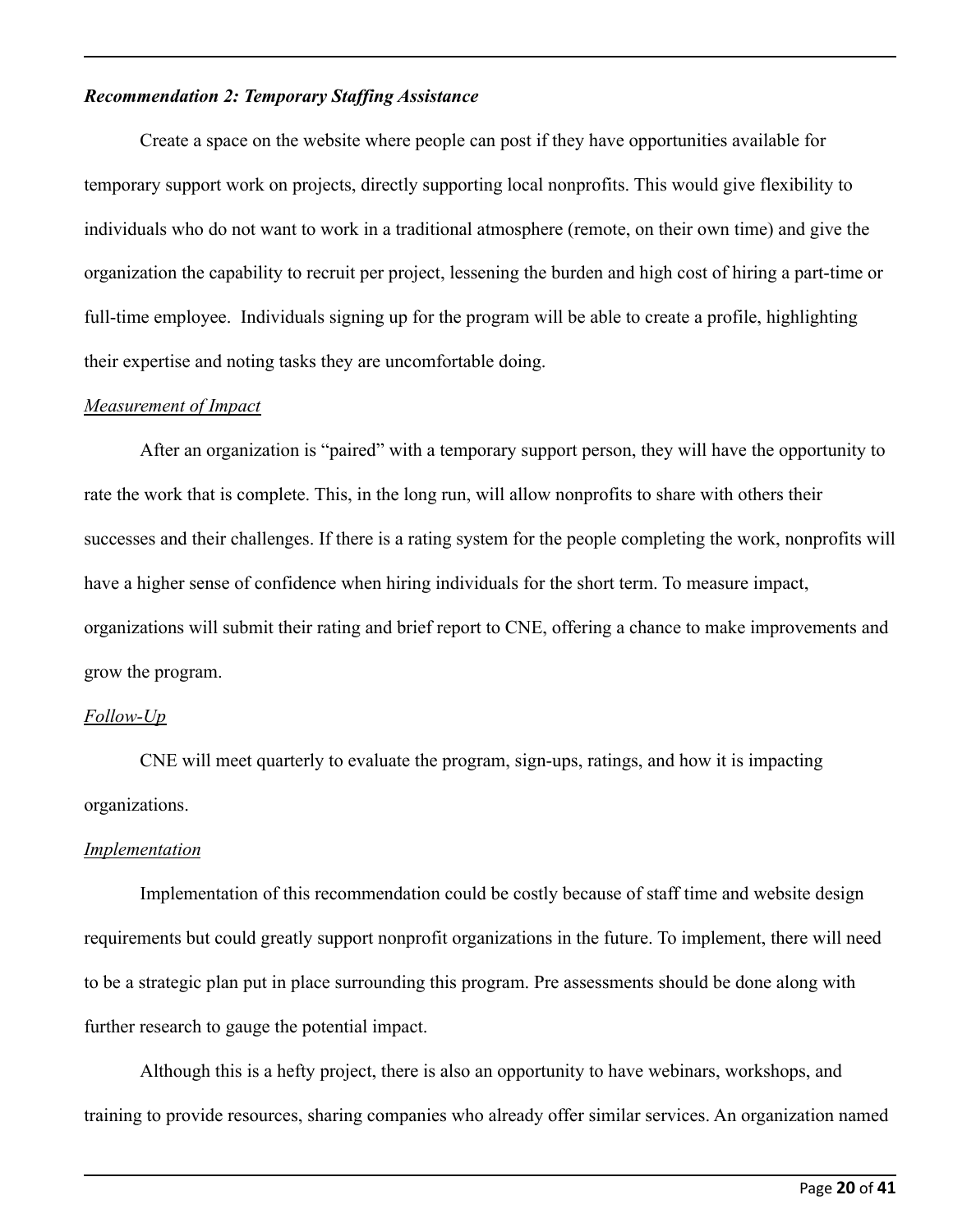Scion Nonprofit says they, "Match Exceptional Nonprofit Philanthropy, Fundraising, and Program Leadership To Your Unique Mission and Organizational Goals." (Scion, 2022). This opportunity could be a great opportunity to share with local nonprofits.

## *Recommendation 3: Incentive Grant Program*

Create a new grant opportunity supporting employee incentive programs. A common trend is that nonprofits are working to find ways to be more appealing to applicants by creating new and creative incentives. Offering an annual grant supporting organizations to offer incentives can help them to retain employees. In an article published in 2020 by Kellie Wong "Incentive programs can increase employee performance by as much as 44% as well, and they can motivate up to 66% of employees to remain with their company." These incentive programs can include recognition and rewards, referral programs, professional development, profit sharing, health and wellness incentives, tuition reimbursement, bonuses and raises, fun gifts, and additional time off.

### *Measurement of Impact*

The overall measurement of the program would be to have an annual reporting process for organizations that partake in the program.

### *Follow-Up*

Follow-up would be brief check-ins with CNE staff to ensure that the organizations have the tools they need to succeed in their incentive program. Also, CNE can offer ongoing webinars around the topic of employee wellness, initiatives, and incentives.

## *Implementation*

To implement this recommendation, CNE will need to research and determine what types of incentives are acceptable and in line with the mission to support. There will need to be a strategic plan around the new grant program, including other leadership staff. This program may need board approval so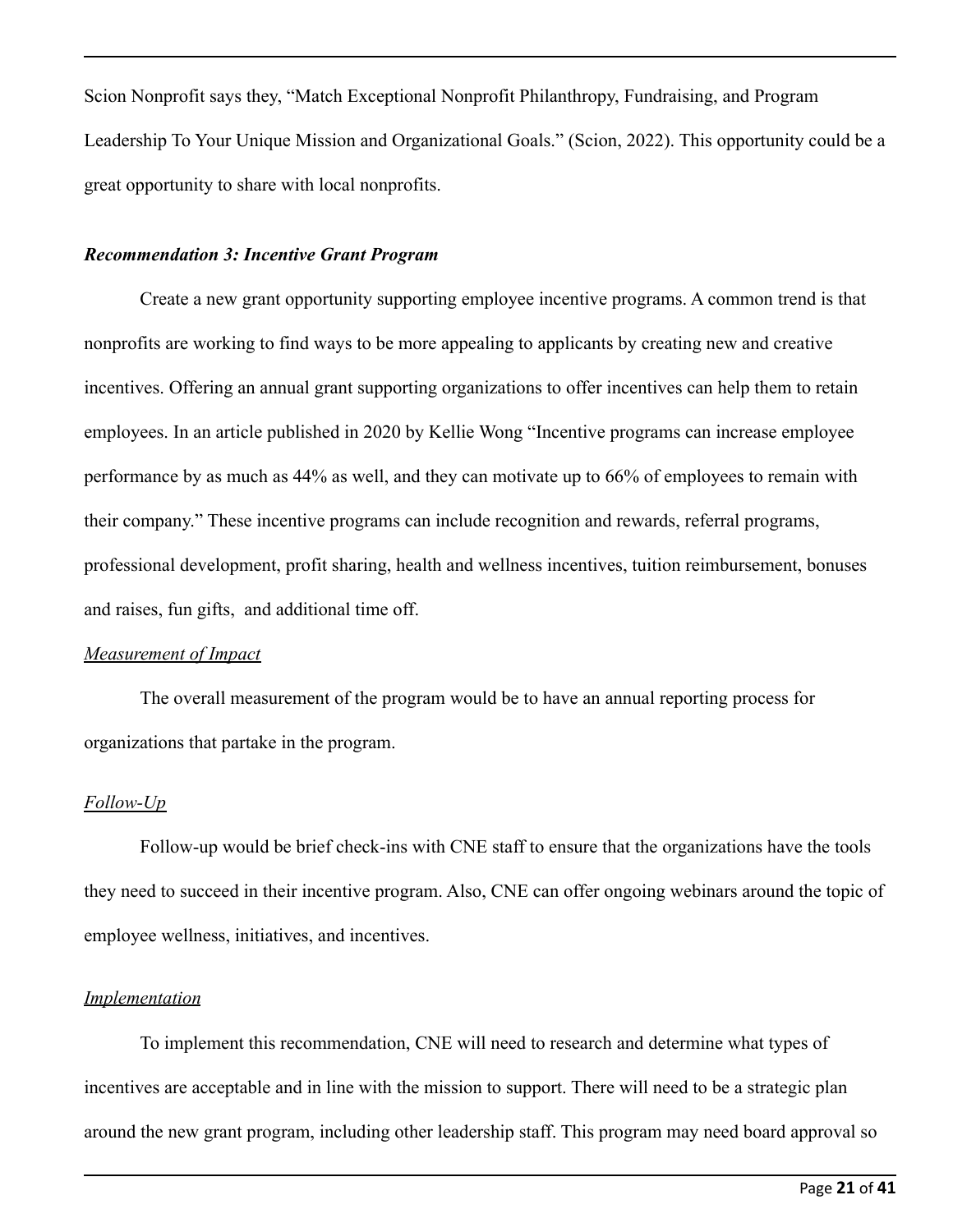creating a presentation to share would be one of the steps that needs to be taken. After approval, CNE will need to determin appropriate grant amounts as well as a application, review, and reporting process. This project will take a lot of work on the front end but should not be that intensive once it is developed.

### **Conclusion**

When first trying to come up with the project, there were many ideas and thoughts around what support would be the most beneficial for CNE. It was difficult to come up with a singular project because, there is so much need and opportunity in the community that CNE can and is supporting. Completing this project, talking with the nonprofits, and meeting with my mentor and staff highlighted the importance of CNE and how beneficial the program is to the community.

Throughout this project, my experience has been positive with many ups and downs mostly relating to work, school, life balance. During the last year, I have had a couple of job and life changes and needed to find ways to balance them all along with completing the project. Personally, I feel that there is growth in the way I manage my time, taking time for self care, reflection, and have a better sense of self awareness. It is my nature to put others before myself as well as putting work and school before myself but with the help of my mentor and professor, I came to the realization that if I do not take care of myself, I cannot accomplish things I want to do for others in the way that I want to.

Scheduling interviews with organizations was difficult and there could be multiple factors to that. I believe that one of the factors is that nonprofit staff usually wear many hats within the organization which means that "extra time" for an interview may not be available. The initial email sent was long and had a lot of information in the body of the email. I think that for a staff member who is at capacity with their time, they may look at the email and think that they do not want to add another item to their todo list. I sent a second email that was shorter and less structures and found that people were more responsive to that email. What I learned from this is that sometimes, it is okay to send a shorter, less professional email to make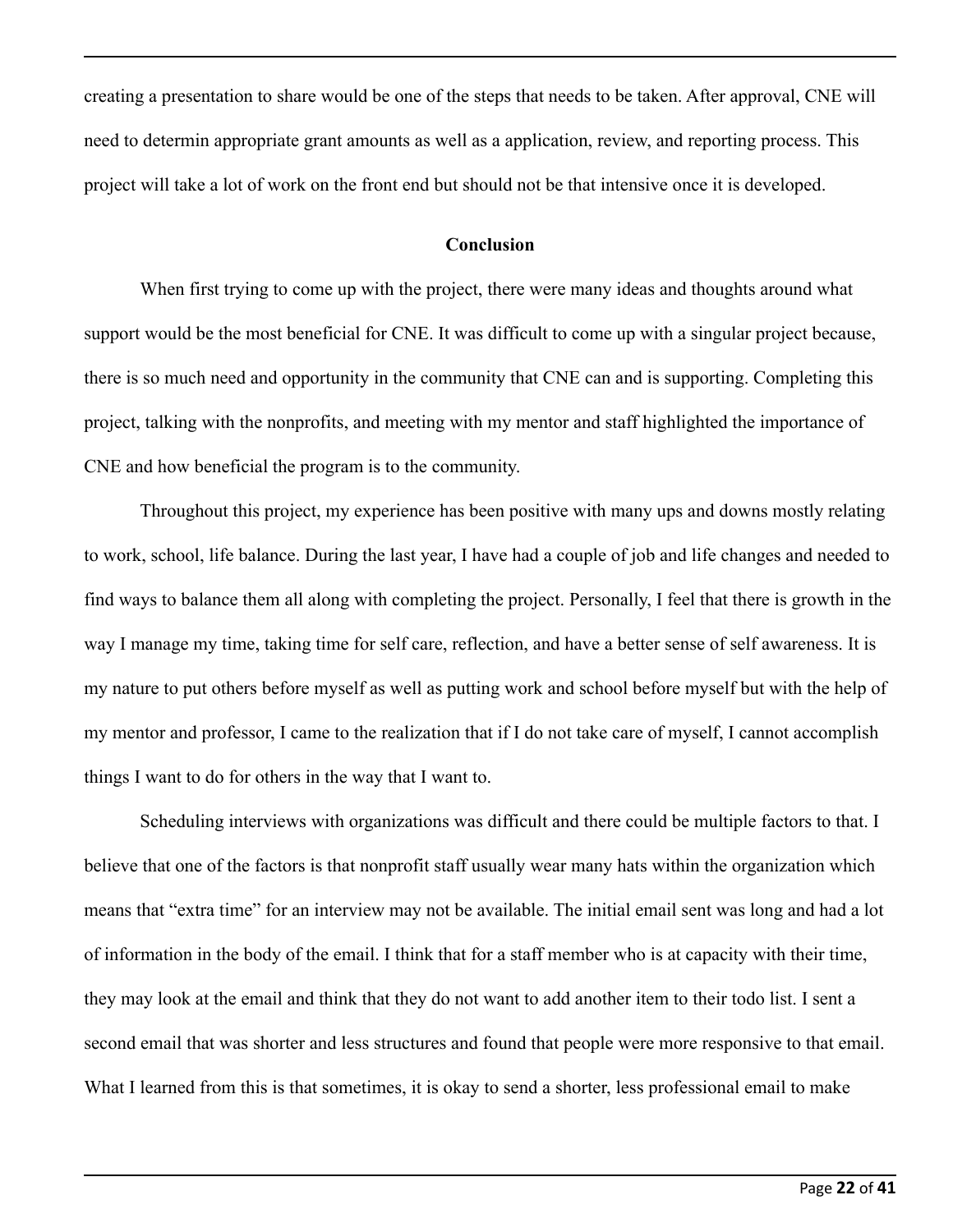people feel comfortable and like the meeting is less stressful or demanding. It is important to meet people where they are and be relatable especially when trying to gether open and honest information.

I recommend to future CHHS student interns to take in as much as you can from your mentor. Mentors are professionals in the field and have a lot of knowledge to share with you. My mentor, for example, was very connected with my learning goals and formed my internship around said goals. My mentor was very encouraging and helped guide me through the capstone process. I will always maintain a relationship with my mentor and am happy to know that she will be supportive in the future if I ever needed advice.

I feel that through the internship and capstone project, i have made meaningful connections with the Center for Nonprofit Excellence staff as well as connections with nonprofit organizations in Monterey County. Connections and relationships in the health and human services field particullarly in the community of which you work in is extremly important. I truly valued this experience and the experience of working with my mentor. In the future, I am hopeful that I will see at least one of my recommendations come to fruition. Staff turnover and staffing challenges have always been a problem with the pandemic only hightening the issue. My hope is that there is more awareness around this topic and that there are positive changes made to directly support the nonprofits and their needs.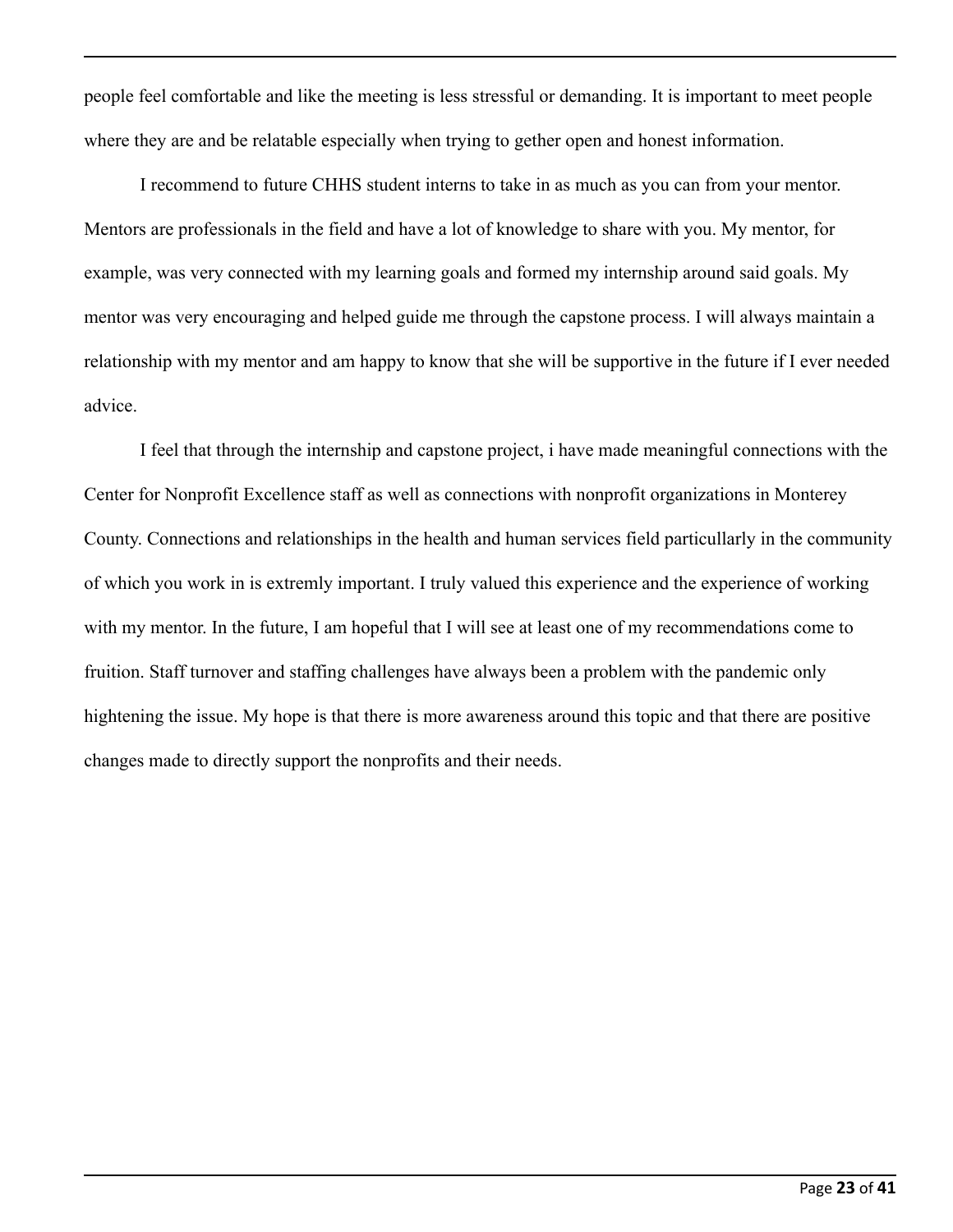#### **References**

- Boskamp, E (Jan. 2022). Average cost per hire [2022]: all cost of hiring statistics. Retrieved online from: <https://www.zippia.com/advice/cost-of-hiring-statistics-average-cost-per-hire/>
- Camper, N. (2016). Nonprofit Organizations. *A strong nonprofit sector is key to thriving communities*. JP Morgan, Chase.

[https://www.aspeninstitute.org/blog-posts/a-strong-nonprofit-sector-is-key-to-thriving-comm](https://www.aspeninstitute.org/blog-posts/a-strong-nonprofit-sector-is-key-to-thriving-communities/) [unities/](https://www.aspeninstitute.org/blog-posts/a-strong-nonprofit-sector-is-key-to-thriving-communities/)

Community Foundation for Monterey County (2021). Who we are.

<https://www.cfmco.org/about-us/who-we-are/>

Community Foundation for Monterey County (2021). Community impact grants.

<https://www.cfmco.org/wp-content/uploads/2021/02/2021-CI-Grant-Guidelines-2.16.2021.pdf>

Community Foundation for Monterey County (2019). *Scholarship funds.* Creating opportunity for deserving students. Retrieved online:

<https://www.cfmco.org/wp-content/uploads/2016/10/ScholarshipFunds-Overview2019.pdf>

Cook, I. (Sept. 2021). Human resource management. *Who is driving the great resignation?* Harvard Business Review. Retrieved from:

<https://hbr.org/2021/09/who-is-driving-the-great-resignation>

MassNonprofit News (October 15, 2021). Nonprofits expect staff turnover to increase 42% in 2021.

Retrieved from:

[http://massnonprofit.org/news/general-news/nonprofits-expect-staff-turnover-to-increase-42-i](http://massnonprofit.org/news/general-news/nonprofits-expect-staff-turnover-to-increase-42-in-2021#:~:text=October%2015%2C%202021%20%E2%80%94%20In%20what,employees%20is%20a%20top%20challenge) [n-2021#:~:text=October%2015%2C%202021%20%E2%80%94%20In%20what,employees](http://massnonprofit.org/news/general-news/nonprofits-expect-staff-turnover-to-increase-42-in-2021#:~:text=October%2015%2C%202021%20%E2%80%94%20In%20what,employees%20is%20a%20top%20challenge) [%20is%20a%20top%20challenge.](http://massnonprofit.org/news/general-news/nonprofits-expect-staff-turnover-to-increase-42-in-2021#:~:text=October%2015%2C%202021%20%E2%80%94%20In%20what,employees%20is%20a%20top%20challenge)

Organization 1 (March 7, 2022). Personal Communication. Interview with the author.

Organization 2 (March 16, 2022). Personal Communication. Interview with the author.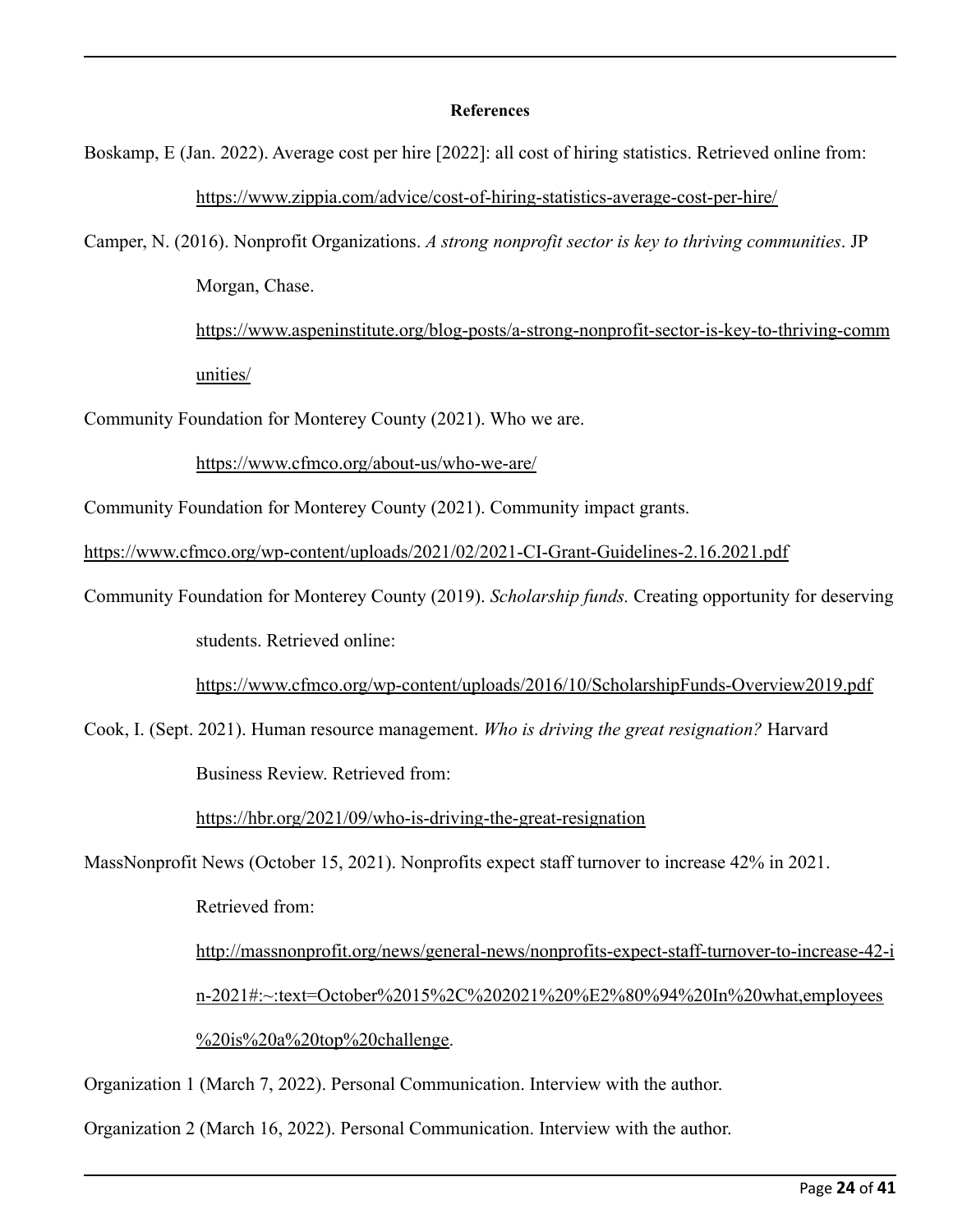Organization 3 (March 16, 2022). Personal Communication. Interview with the author.

Organization 4 (March 15, 2022). Personal Communication. Interview with the author.

Organization 5 (March 16, 2022). Personal Communication. Interview with the author.

Organization 6 (March 16, 2022). Personal Communication. Interview with the author.

Organization 7 (March 15, 2022). Personal Communication. Interview with the author.

Organization 8 (March 17, 2022). Personal Communication. Interview with the author.

Pallotta, D. (2013). The way we think about charities is dead wrong [Video}. Ted Conference.

## [https://www.ted.com/talks/dan\\_pallotta\\_the\\_way\\_we\\_think\\_about\\_charity\\_is\\_dead\\_wrong?l](https://www.ted.com/talks/dan_pallotta_the_way_we_think_about_charity_is_dead_wrong?language=en) [anguage=en](https://www.ted.com/talks/dan_pallotta_the_way_we_think_about_charity_is_dead_wrong?language=en)

Polnaszek, S. (Dec. 2, 2021). Personal communication [email]

Scion Nonprofit (2022). Temporary nonprofit staffing. Retrieved online.

https://scionnonprofitstaffing.com/nonprofit-temporary-staffing/

Wilson, B. (2021). Center for Nonprofit Excellence Analysis. Internal Organizational Document.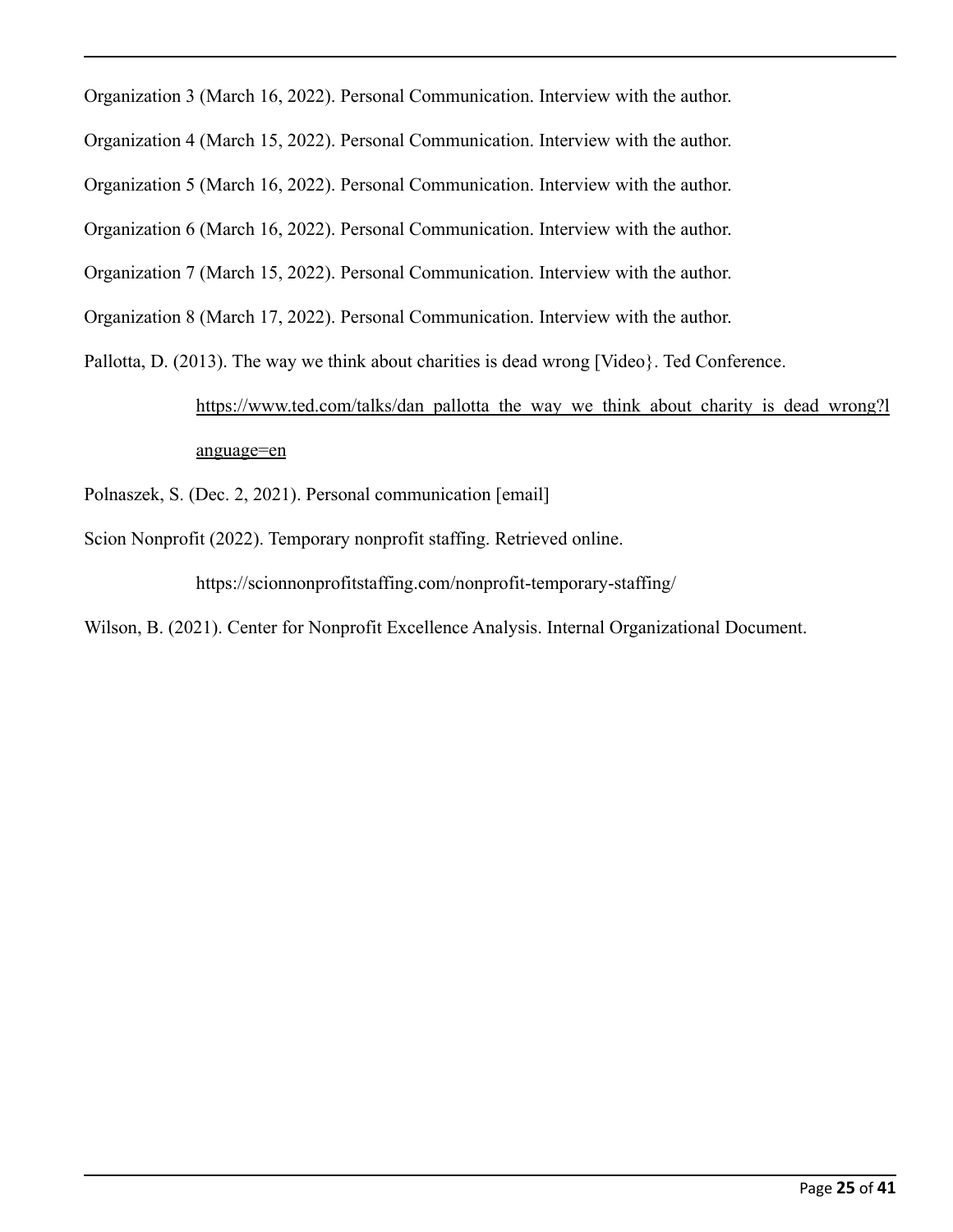## **Appendix**

## *Appendix A: Glossery*

| <b>CNE</b>  | Center for Nonprofit Excellence                 |
|-------------|-------------------------------------------------|
| <b>CFMC</b> | <b>Community Foundation for Monterey County</b> |
| <b>CI</b>   | Community Impact                                |
| OD          | Organizational Development                      |
| EAD         | Leadership Education and Development Institute  |

## *Appendix B: TedTalk*

The way we think about charities is dead wrong [Video}. Ted Conference.

[https://www.ted.com/talks/dan\\_pallotta\\_the\\_way\\_we\\_think\\_about\\_charity\\_is\\_dead\\_wrong?language=en](https://www.ted.com/talks/dan_pallotta_the_way_we_think_about_charity_is_dead_wrong?language=en)

## *Apendix C: Interview Summaries*

The questions asked during the interviews were:

- Has your organization had challenges hiring or retaining employees?
- Do you think the pandemic affects hiring and staff retention? If so, what do you think the reasons may be?
- Are there specific positions that are harder to hire for than others?
- When people apply, are they qualified for the position? What does qualified mean to you?
- Does your organization offer incentives to attract or keep employees?
- If CNE could create a program, workshop, or another opportunity for nonprofits to learn how to navigate "The great Resignation", what would be beneficial to your organization?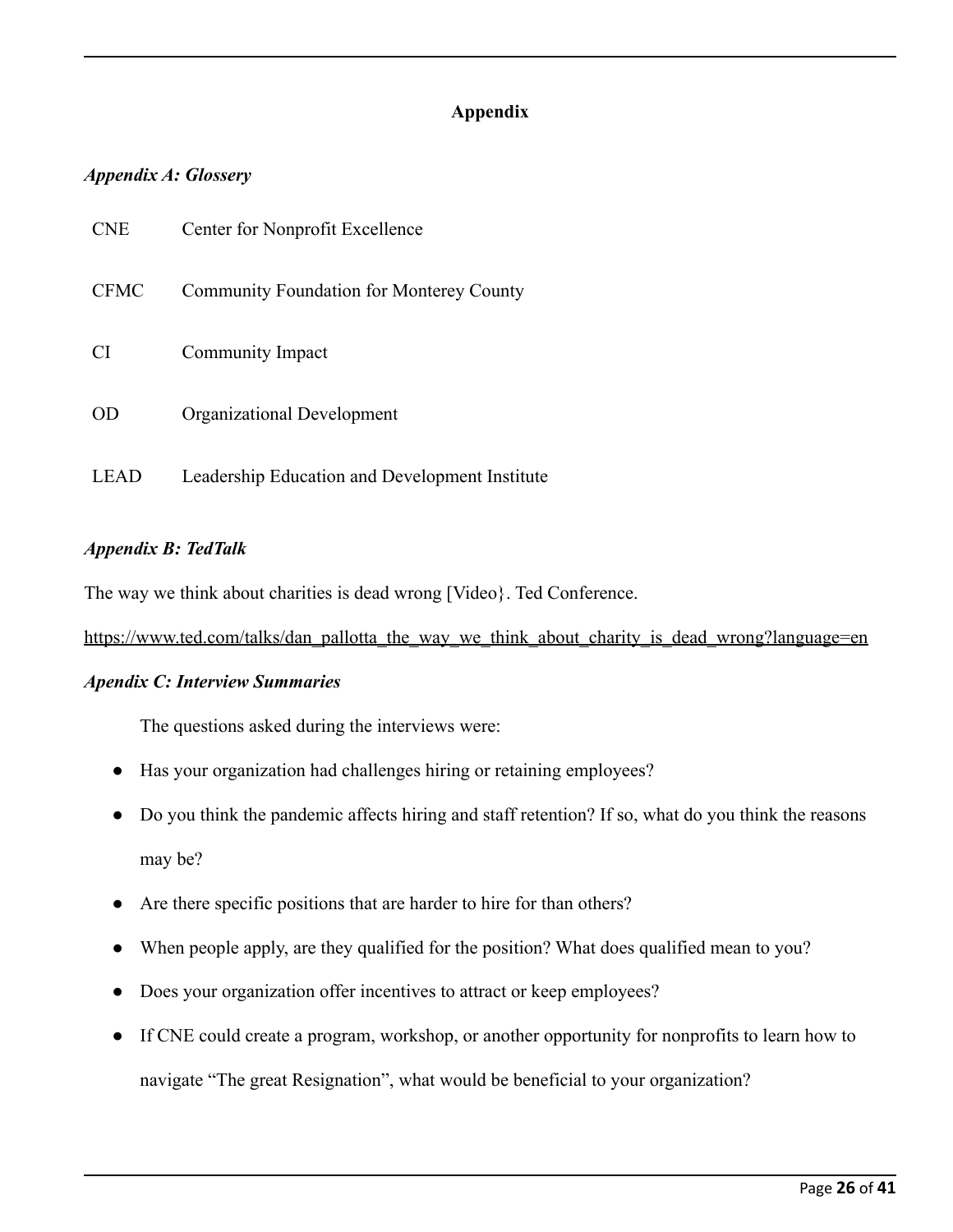### *Organization 1: 16 Staff Members, Arts, Culture, & Humanities, Monterey Peninsula, Adults & Youth*

Organization 1 has two positions to hire and has been interviewing for two weeks. The organization has high-quality candidates, some having PhDs, that are interested and qualified for the open positions. Although there are some local candidates, the challenge is that candidates who are not local look at the cost of living and the cost of moving and may not accept the position once their analysis of cost is completed. The organization does not have a hard time attracting talent but keeping the talent can be a challenge because of the high cost of living. The organization is also looked at as either a launching point for new people in the field or a place where people may be at the end of their careers wanting to retire in the area. The long-term employees at the organization are from Monterey and are established in the area.

Covid-19 isolated a lot of people and some staff had originally moved to Monterey from other parts of the country. Some of the employees that left the organization did so to move closer to family and loved ones during the pandemic. Although they could work remotely, they decided to leave the organization. During the pandemic, there was also a change in leadership and leadership style which can lead to unhappiness because of adjustments and changes to the organization, whether the stress of the pandemic along with leadership changes could be a reason for the transition, it is unclear if they are related.

Within the organization, positions that are hard to hire for are development staff. Applicants that have applied are people who are ending their careers. The entire staff is involved in vetting people for the position, some applicants are not a good fit because of temperament, attitude, and engagement with other employees. There was one candidate that they were going to hire however, they were hired by another organization quickly. Development positions in Monterey County are competitive and development staff is hard to come by. The organization is going to adjust and invest in one of its employees to take on the development role.

The organization has worked hard to flatten out the work hierarchy and the organization is becoming more progressive. They are changing to be hybrid and accommodating for all employees. A strong focus of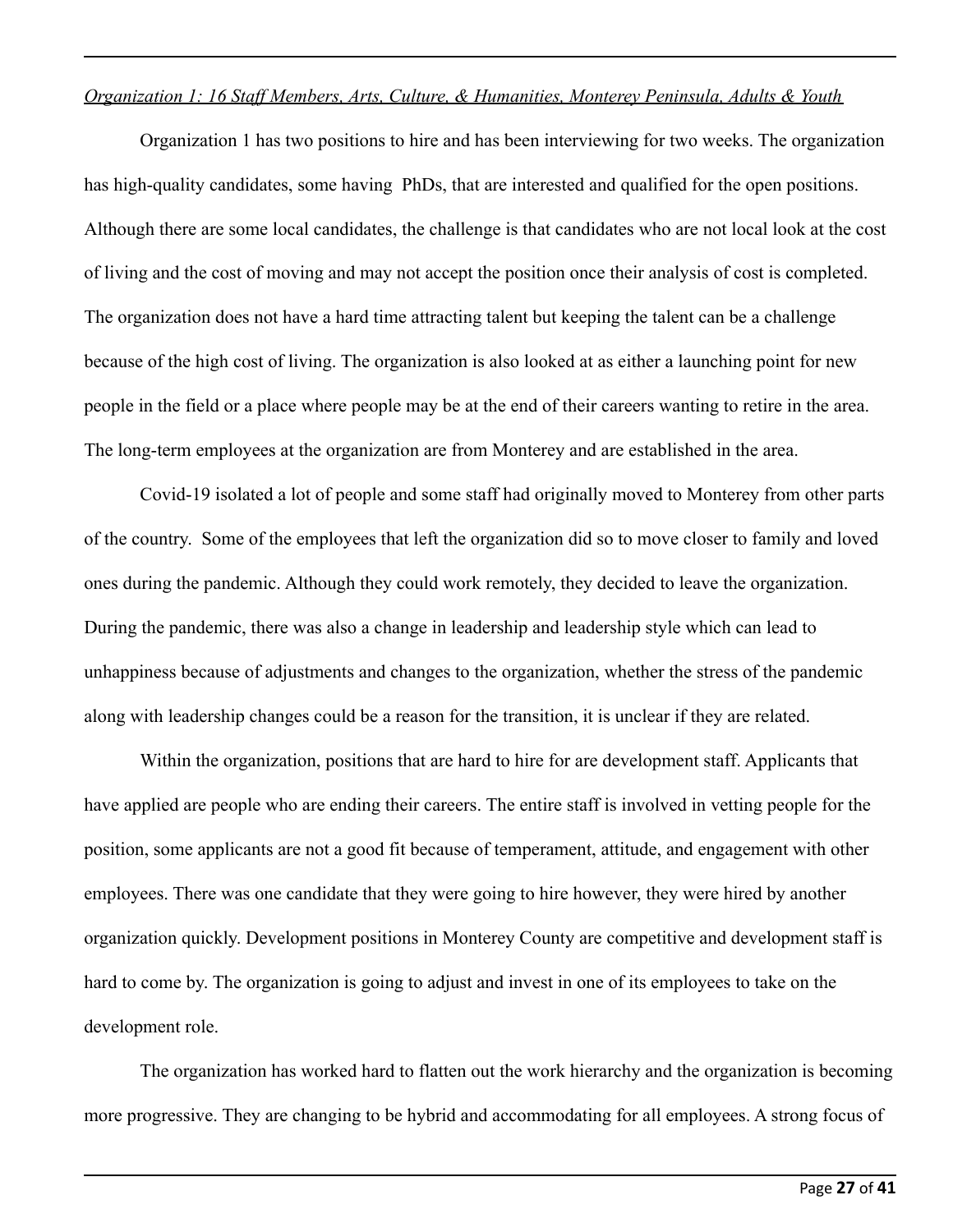the organization is to encourage work-life balance. The management style works to make sure everyone is comfortable and has a trust-based way of thinking. The organization's staff mostly consists of young millennials who are very motivated and do not need much oversight which can be attractive to new hires as well as empowering to current employees. There has been a movement within the organization to keep talent. Some of the incentives and focuses are to bring staff up to a livable wage, 403b match, increased medical benefits, mental health days, and offer professional development opportunities, certifications, coaching, and mentoring.

The organization shared that there is a big need to focus on wellbeing, equity, diversity, inclusion, and belonging. Training and awareness in these areas along with mental health support for staff would be beneficial. The organization focuses on wellness because, since the pandemic, everyone has had more challenges outside of work such as feelings of isolation. The goal is that the employees know that they work for an organization that is sensitive and aware of their well-being. The organization would like to have more opportunities and resources for team building and wellness promotion.

## *Organization 2: 7 Staff Members, Education, Monterey County +, Youth*

Organization 2 is currently hiring two people for their IT department and one for a grant manager, three positions total. The organization is "very curious" about the job market, especially given traditional challenges that the nonprofit sector has faced in hiring, and that is competing with the private sector. The organization is a fast-growing organization and promotes competitive pay along with other benefits so that employees can participate in a more equitable economy.

The organization has an initiative that launched a few years ago where they have been trying to bring their pay and compensation plan up to speed so that they can at least start to approach the private sector and compete with the private sector. The goal of the initiative was to get all of their employees to be at least at the 75th percentile for compensation. This is a goal that they met last year.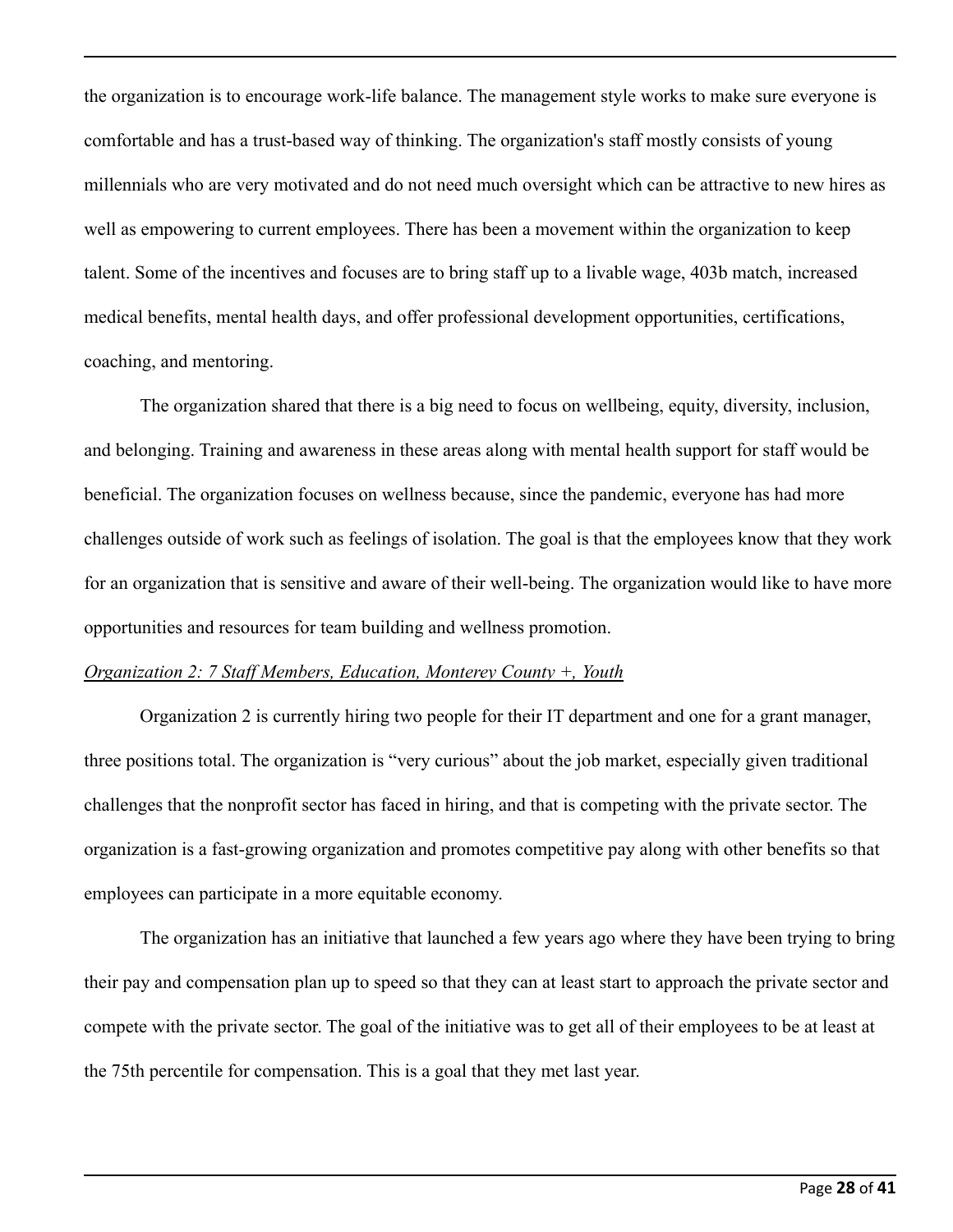Turnover during the pandemic for this specific organization was not a problem. The organization was deemed essential and continued to work throughout the pandemic. If fact, during the pandemic, the organization was awarded one of the best places to work, the best nonprofits in and around Silicon Valley, and part of that is because the organization has a corporate culture that people like to be a part of. The organization focuses on equity, collaboration, communication, and mutual respect, and has core corporate values that were co-created with leadership and staff. Turnover within the organization is because the cost of living is so high. The organization has had a handful of past staff members move out of the area to places like Sacramento or Southern California cities because they just felt like they couldn't afford to live in Monterey County. The organization is hopeful that with the initiatives to boost compensation, this will be less of a reality for future employees.

Although the organization offers competitive pay and benefits, it has been difficult for them to find new hires for director and C level (CEO, CFO, CMO) positions. For example, the organization had a challenge finding a chief financial officer because they can make a lot more in the private sector. To get a qualified CFO with the experience needed for the position, the organization feels that they would need to pay them beyond their ability. Although this is a challenge now, the organization says that it is starting to be a little more competitive than they have been in the past.

During the pandemic, the organization switched to being completely remote which helps employee retention. Some of the employees moved back home with their parents or moved to cheaper areas and work from home. This is a solution for now, when the pandemic ends, they are expected to come back to the area. Although working remotely is doable, the programs the organization offers are more impactful in person with face-to-face interactions. As the pandemic "loosens up" the organization switched to more of a hybrid model where some of the work is remote, some of it is in-person. Employees who have had to come back to the area have made adjustments to do so, for example, three of the employees who have moved back rent a house together which makes living more affordable. This, however, is not a solution for everyone.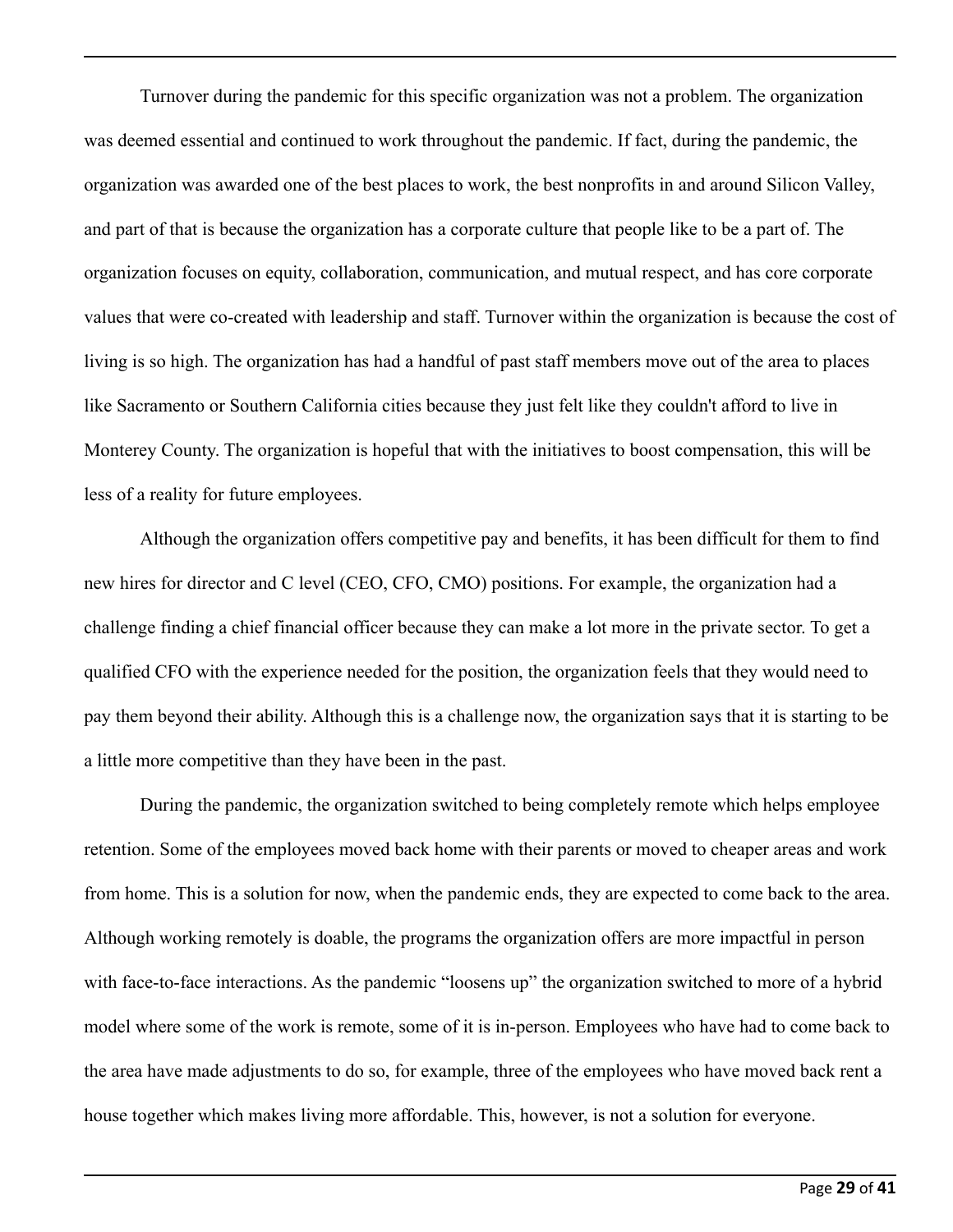The organization offers instructor-led programs and has found that instructor positions are the hardest to fill. Instructor positions are difficult to fill because the organization needs outgoing people, who have people and communication skills, know how to lead instruction, as well as be enthusiastic. With the transition to online, the need for people to be able to engage others through Zoom is essential. There are also specialized positions as tech and digital specialists who work for the organization and then transition to Silicon Valley to make more money.

There are a couple of things the organization would like to see in terms of opportunities from CNE. The organization shared that it would be great to have a monthly meeting of development directors and development professionals covering topics such as fundraising, donor relations, endowments, planned giving, and other development items. The benefit of meeting with others in similar roles is would be that they can bounce ideas off one another along with giving advice and be a support group for one another, encouraging a safe place to think and share.

#### *Organization 3: 19 Staff Members, Human Services, Monterey County, Adults & Youth*

The CEO of organization 3 shared that during the first year of the pandemic, everyone stayed put, and once the one-year mark hit, there was a rush of turnover that has continued. With that being said, there have been some very talented new hires however, there is a long list of vacancies. Currently, for one department, there are three positions open along with other positions in different departments. The area where the most need is in terms of employees in development and communications. The organization recently did an analysis of where people are going and two-thirds have moved out of the area because they cannot afford to live in Monterey County because of the cost of living.

Job applicants are asking more and more to work remotely which is a large shift globally in the workforce. The team was very effective in doing remote work however, it is important to the organization to have local knowledge, awareness, and facetime within the Monterey County community. There have been employees that moved out of the area, knew Monterey County, and worked remotely however, the employee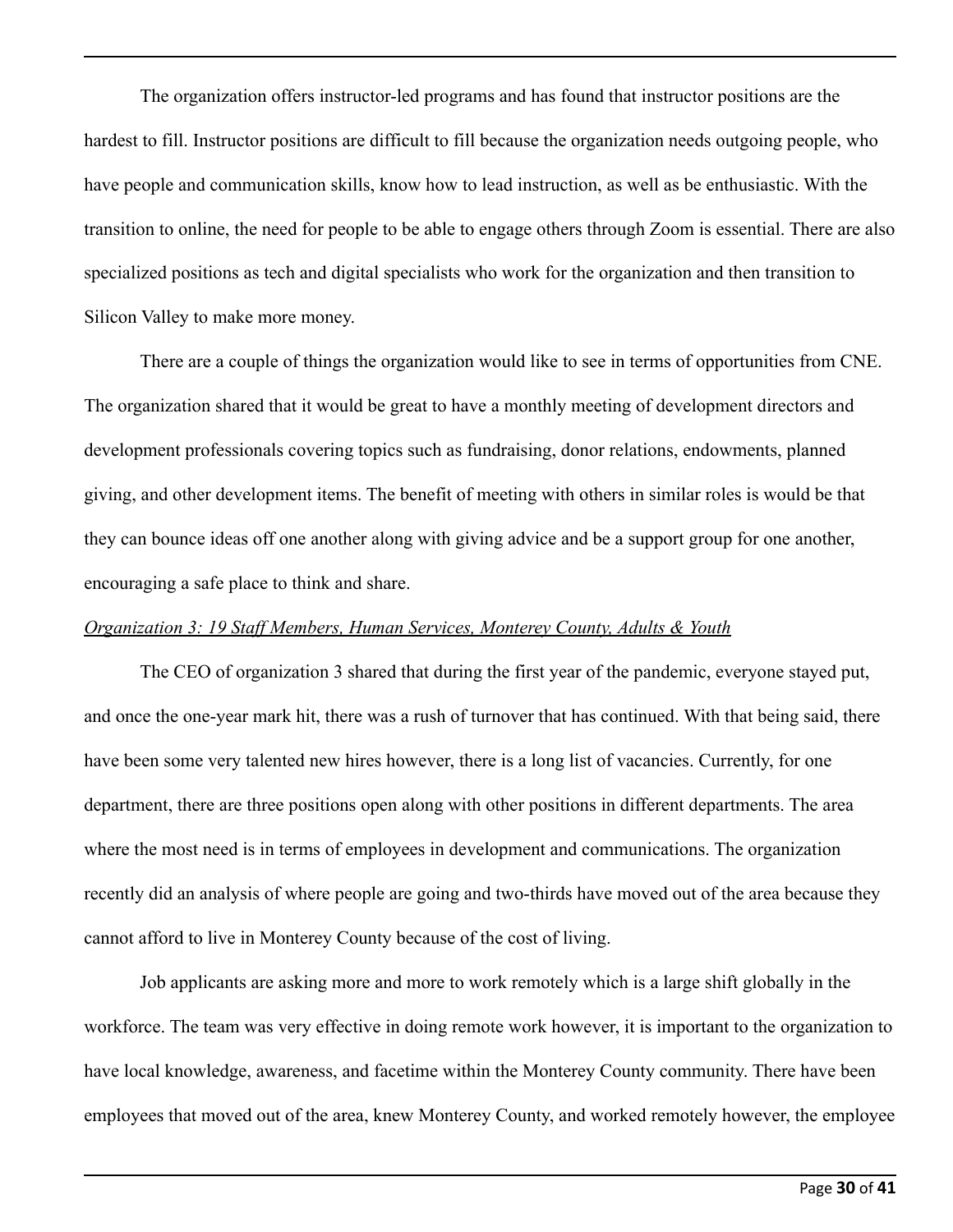wanted to work in the community to which she moved. There is a certain amount of provincial and local knowledge needed for the open positions. The organization prefers to have people who have roots within the community, people applying from outside of the area may be qualified however, they are not necessarily desired.

The organization is currently doing a compensation study to look at the salary ranges and create more of a policy that would make compensation transparent and universal within the organization so everybody understands the way that career paths can be mapped out if an employee wants to grow within the organization. In terms of retention, the organization believes that the more transparent things are the more people can feel opportunity and ownership in the process. Understanding the structure, why certain positions make more, and being transparent about those aspects can help employees to see the value they bring to the organization as well as what they can do to move up within.

More often than not, people applying for positions at this organization are not qualified. There have been a lot of people coming from completely different fields that do not have experience in the nonprofit sector. It would be helpful for the organization if there was a pipeline for nonprofit professionals.

Something that would be beneficial to this specific organization is if CNE were to facilitate a cohort within an organization to do some shared learning. For example, the organization has openings in development and communications, if there was a series of workshops that they could take as a management team to reimagine what it could look like if they were trying to reinvent open positions, tailored to the organization's needs rather than the organization going to training with external peers where materials are not tailored. Having learning materials that may fit the specific need as a "not one size its all" approach could directly support the need of an organization.Another idea from the organization is if we had a nonprofit temp agency where an organization can share their need and a professional in the field can be hired with nonprofit experience for a project or campaign. These positions would not be long term so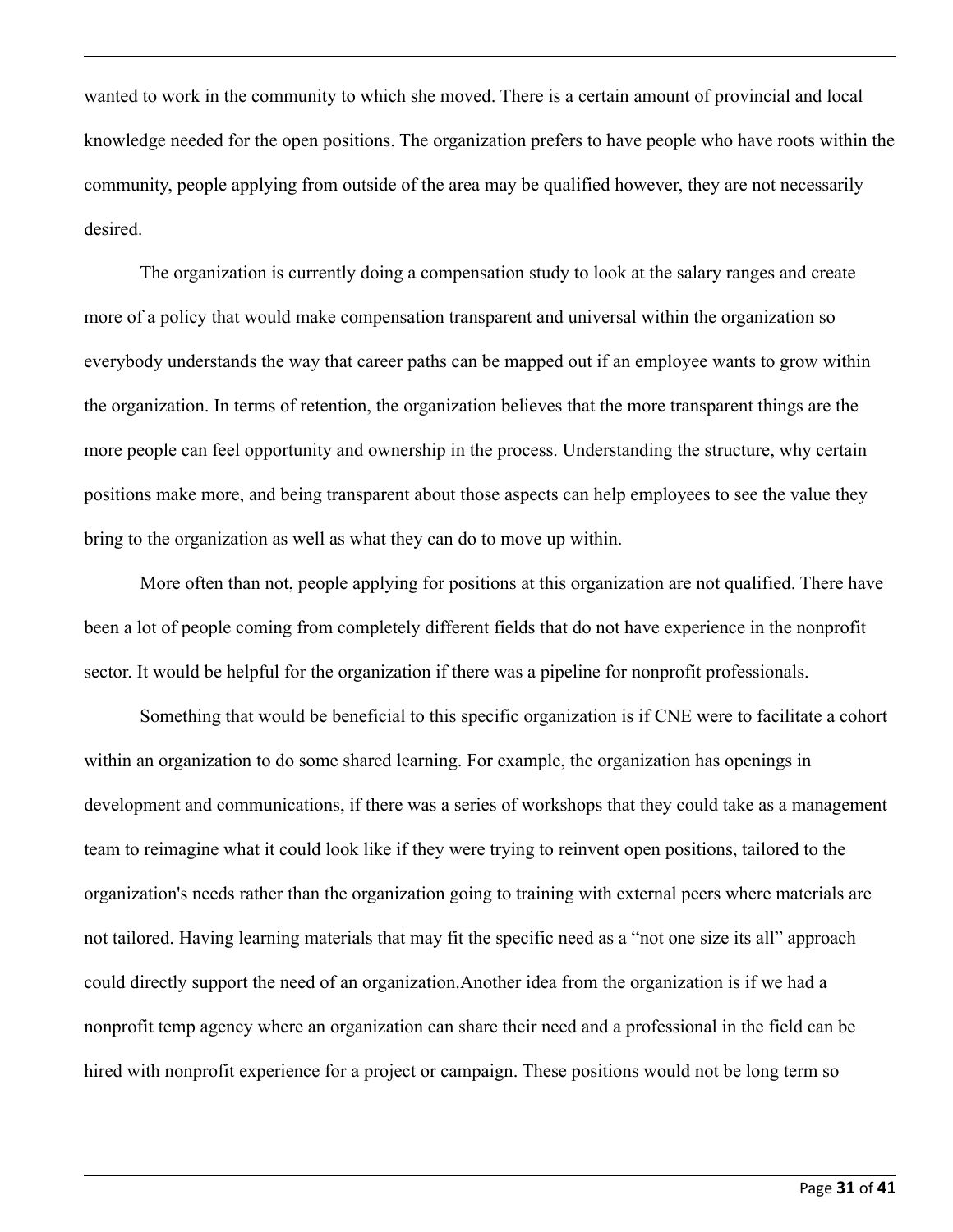nonprofits may have the capacity to hire short term professionals and on the flip side, people who are wanting to work part-time or remote will have the ability to complete short term, meaningful projects. *Organization 4: 15 Staff Members, Housing/Homeless Services, Monterey County, Adults*

Organization 4 has many job openings currently and are begging the question "Where did everybody go and how are people affording to stay home?" The organization takes care of thirty residents and pays their employees minimum wage because that is what they can afford. A lot of people at the organization work two to three jobs because that is the only way they can afford the cost of living. People that work for the organization need to live in Monterey County because they are serving a vulnerable population that needs in-person care. According to the organization, there is a new bill that is in the process of being Past that will support caregivers in the home. This bill will negatively affect the organization because they do not provide in-home services.

For a non-profit, the organization offers many different incentives to its employees. One of the incentives is a student loan assistance program. This program, however, is only available for employees that have been with the organization for two-plus years. When candidates apply for positions they do show interest in this program but it is short-lived when they find that they need to be there for two years. So far, only three employees have been able to take advantage of this program because the organization has so much turnover. The organization expressed that they are hoping to change the terms of this popular incentive to attract, hire, and retain employees. The organization also has a 401k program along with profit sharing, and health benefits. The organization recently started a program for managers to work remotely, half the time, because of surging gas prices. The organization is always thinking of new, innovative incentives to attract new employees.

Most people live out of town and need to commute to work. Over 5 employees have quit since the beginning of the year because they could not afford to work and live within Monterey County. These employees moved out of state or two cheaper areas in California such as Sacramento.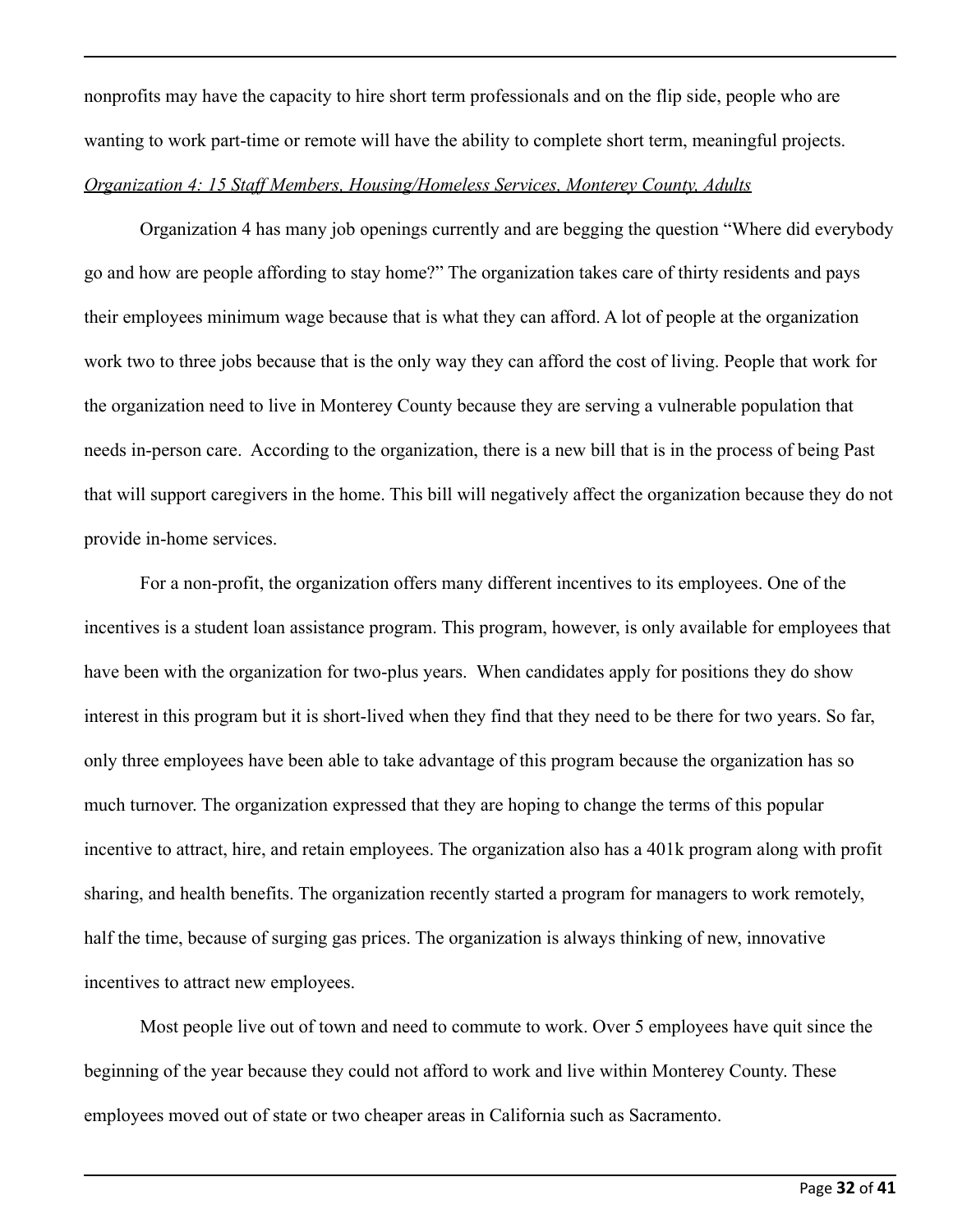The organization shared that the position most difficult to hire for is caregivers. The reason for this is because of the pay. People are providing a human service that can be taxing on mental health and the pay does not balance with the effort.

The organization believes that a program to train or discuss staff retention, hiring, and other topics In the nonprofit sector would not be beneficial to their employees, including upper management. This is because there is more of a need to support employee wages, benefits, and other hardships they may have. programs that support employees directly such as loan assistance, Gas cards, and anything else to help their livelihood what do you more beneficial to this organization.

#### *Organization 5: 5 Staff Members, Human Services, Monterey County, Adults & Youth*

Turnover for Organization 5 has always been a challenge with about 50% of staff or more leaving annually. The reason for this is that the organization was so small that there were times when there would only be two to three new hires each year. Covid-19 may have increased turnover for the organization however, it was always a challenge.

For the organization, the positions that were hard to hire for were good administrative people because of the salaries the organization was able to pay. If possible, the organization would have liked to have hired an operations director or other staff at director levels but, the organization's budget could not afford to do so. Instead, the organization would call people assistant managers because if they were a manager or directors, they would want a higher pay rate. The organization had a regular flow of applicants from the local university, CSUMB but they would need a lot of support. The organization liked that there was a pipeline, however, it was an investment of time and resources to give them the support they needed.

The organization's salaries for employees were \$15 - \$16 an hour when it first opened, that amount rose to \$20 - \$25 an hour but that is just an incremental change. A stat that the organization shared with me is that the average time somebody will stay in a \$15 an hour position is 6 months and at a \$20 an hour rate, they would stay for a year. The improvement made to increase the salaries helped but did not make major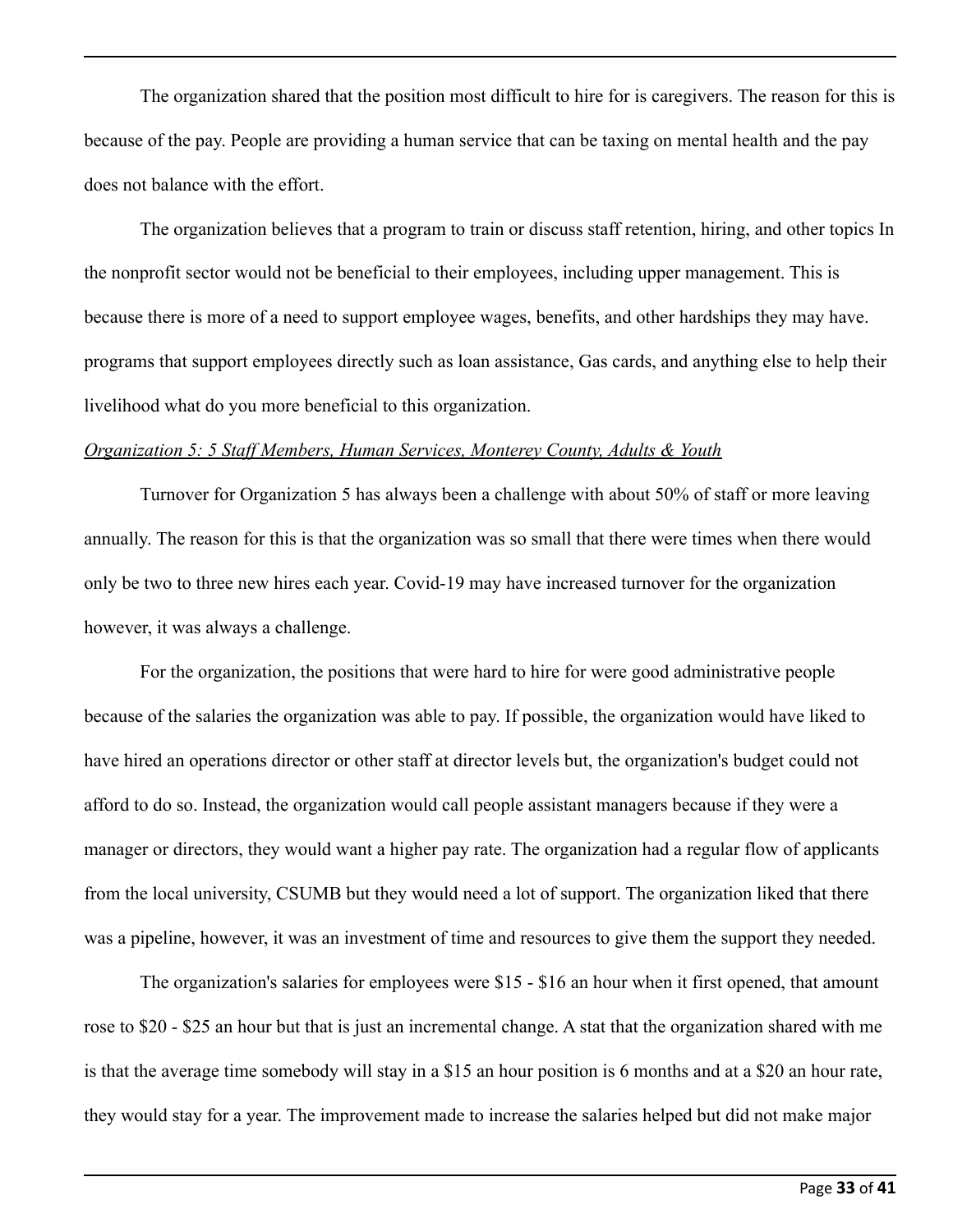improvements to staff retention. The organization can not offer benefits to employees because of their lack of funding and along with that, the job is stressful. The people that are hired immediately do management work because there is a lot of earned income and duties that they need to manage. New employees did not have the skills or management background and the organization lacked a training system. These are areas the organization is working to improve. Some of the employee turnover was solely because the people could not afford to live in Monterey County and they chose to move out of the area.

Developing tools and techniques that make people feel included and part of the team gives people some kind of ownership and sense of agency about the mission and programs. The organization started doing fun little competitions with staff that also encouraged program success so having that balance and giving ownership to employees is positive. Friendly competition built morale and encouraged team building. Also asking staff to give grant recommendations, giving people ownership of sites, and making people feel that they have ownership encourages staff to be engaged and connected to the mission and work being done.

There are currently programs CNE offers to support leaders within the organization. The connection to good mentors and coaching through these programs has been the most beneficial to the organization. It would be beneficial for the organization to have a space to connect with other nonprofits who are going through similar things, discuss challenges and opportunities, and focused on specific topic areas.

#### *Organization 6:5 Staff Members, Human Services, Monterey County, Adults*

For organization 6, there has been a large amount of turnover. The turnover is unrelated to Covid-19 and "The Great Resignation" but is related to leadership changes within the organization as well as a new company that has moved into the area within the last year. The leadership changes affected staff who had been with the organization for many years, working under the same leadership for a long period of time. The staff had difficulty adjusting to the changes being implemented and eventually left the organization because they could not adjust.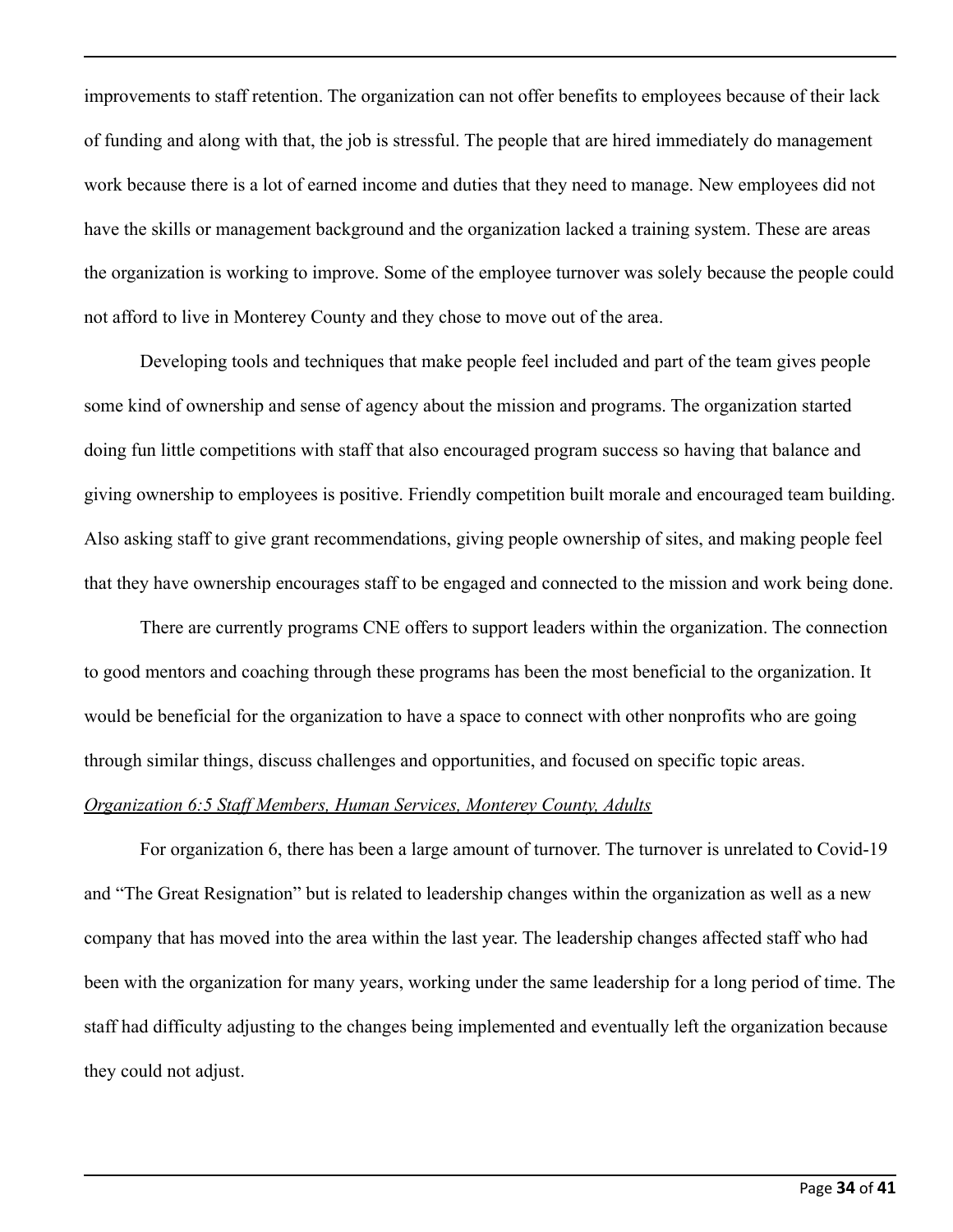Within two months, the organization lost 5 to 6 staff members because they were recruited by a large company that has moved into the area. The new company is a for-profit organization that has more resources and can offer more in the way of pay, benefits, and incentives to its employees. The executive director of the organization that was interviewed said that there is no way for a nonprofit organization to compete with a larger, for-profit organization because of funding restrictions. They shared that this is not only a problem for their organization but other organizations providing similar services are losing employees to this larger company. Some people have also transitioned from the organization to hospitals and the county because they have better pay and better benefit options.

Hiring experienced staff is a challenge. Staff hired need to have specific certificates to be able to work with the population they serve. Finding people who are experienced with certification are hard to come by. The organization covers the initial cost for staff members to receive the certification which is \$45 and requires the employee to complete a 9-hour course. Obtaining this certification means that the counselor is a registered counselor, however, the organization's programs require a more advanced counseling certification. To get the advanced certification, counselors need to complete a year and a half of training or go back to school. This makes hiring counselors and directors the hardest positions to hire for. The organization currently has 7 openings for counselors.

Something that would be helpful for the organization would be to have training and opportunities to discuss with peers ways to think outside the box and offer incentives that are affordable and attractive to current employees and potential new hires. People are leaving the organization currently the organization cannot compete with the pay and benefits of the new for-profit organization that has come to the area. The organization is interested in learning how to compete with larger companies.

### *Organization 7: 12 Staff Members, Housing/Homeless Services, Monterey County, Adults*

Organization 7 shared that "...as far as the nonprofit world goes, we always have a high turnover rate, more so than other businesses or agencies." During "The Great Resignation, the organization is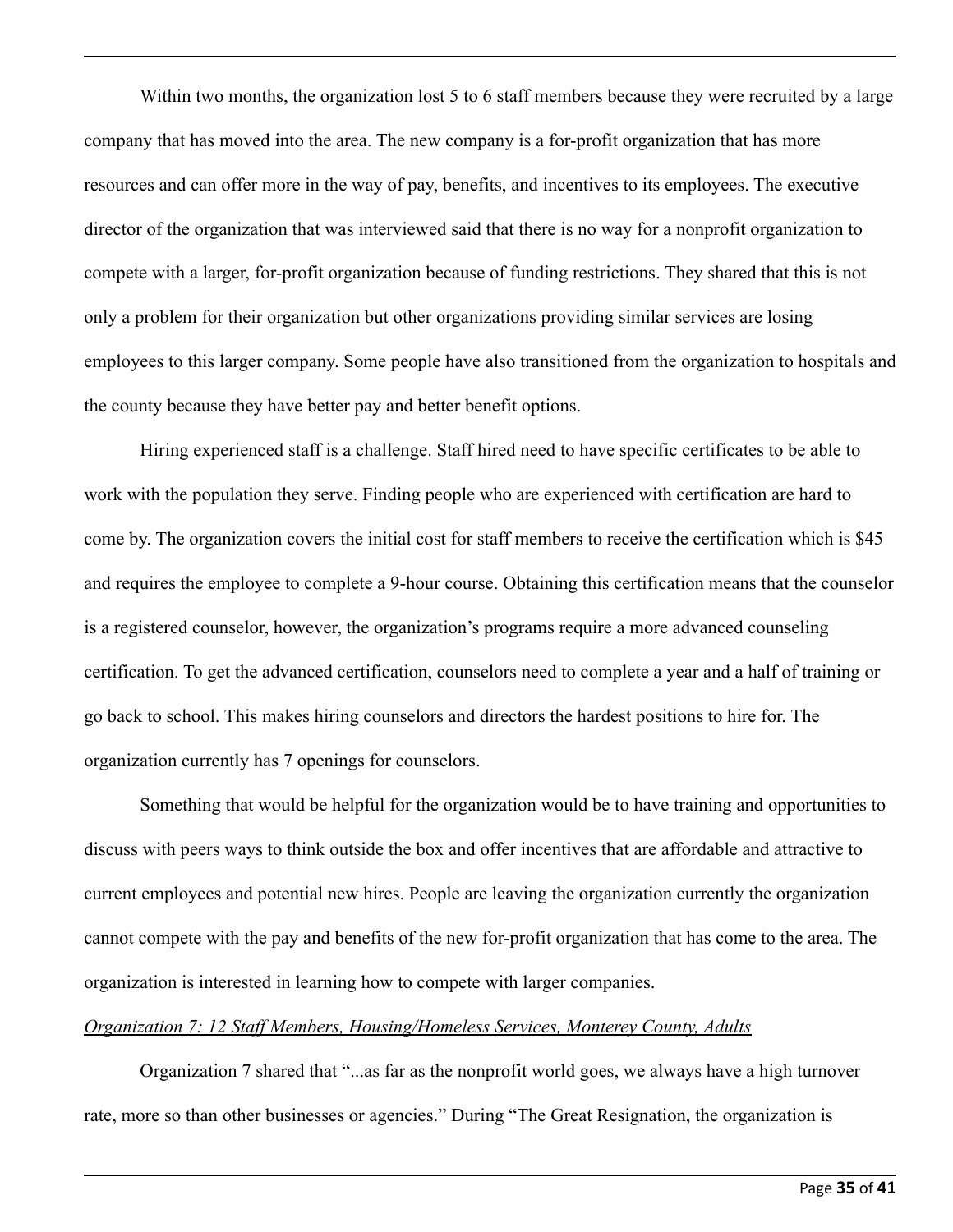experiencing not only a lot of vacancies but it is taking them longer than normal to fill the vacancies. This organization has goals and outcomes that rely on staff to support programming and other areas of the organization so not having the staff is a hardship. to push out and you know you're relying on every single position to kind of help. Currently, the staff that they do have are doing their roles as well as other roles to meet goals and have the outcomes they desire, however, this is affecting staff and causing stress and burnout. A recent position that left the organization was their program manager who learned from working with the organization that the work she was doing was not her passion and she realized this during the pandemic. Since she has left, the organization expressed that it is difficult to find someone qualified to fill her position. The executive director said that they are receiving a large wave of applications for the position that do not have educational or work experience and things that may be attributed to people wanting to change their careers.

Incentives that the organization offers are competitive salaries, health benefits, vacation, and 80 hours of sick time. The organization is always looking for new, innovative ways to accommodate employees and look appealing to attract applicants. The organization does have the option for employees to work remotely. Initially, because of Covid-19, two groups would work in the office interchangeably to make sure if one group got Covid, that the other group would be able to continue working. As a result of the pandemic, the organization got all staff cell phones, surface pros, and met other needs to employees would be successful at home. Since the organization works with the homeless population, they need to have reliable hours with the staff in the office. The executive director shared that she spoke with a colleague who works at a different organization with the homeless population and that organization has a staff member who is wanting to live a different lifestyle and not work in the office. The challenge with remote work and going back to being in person is that more and more, organizations are offering work from home options however, an organization that is directly serving a population that needs in-person interaction cannot offer the same benefit. Certain types of work have certain demands of working in person.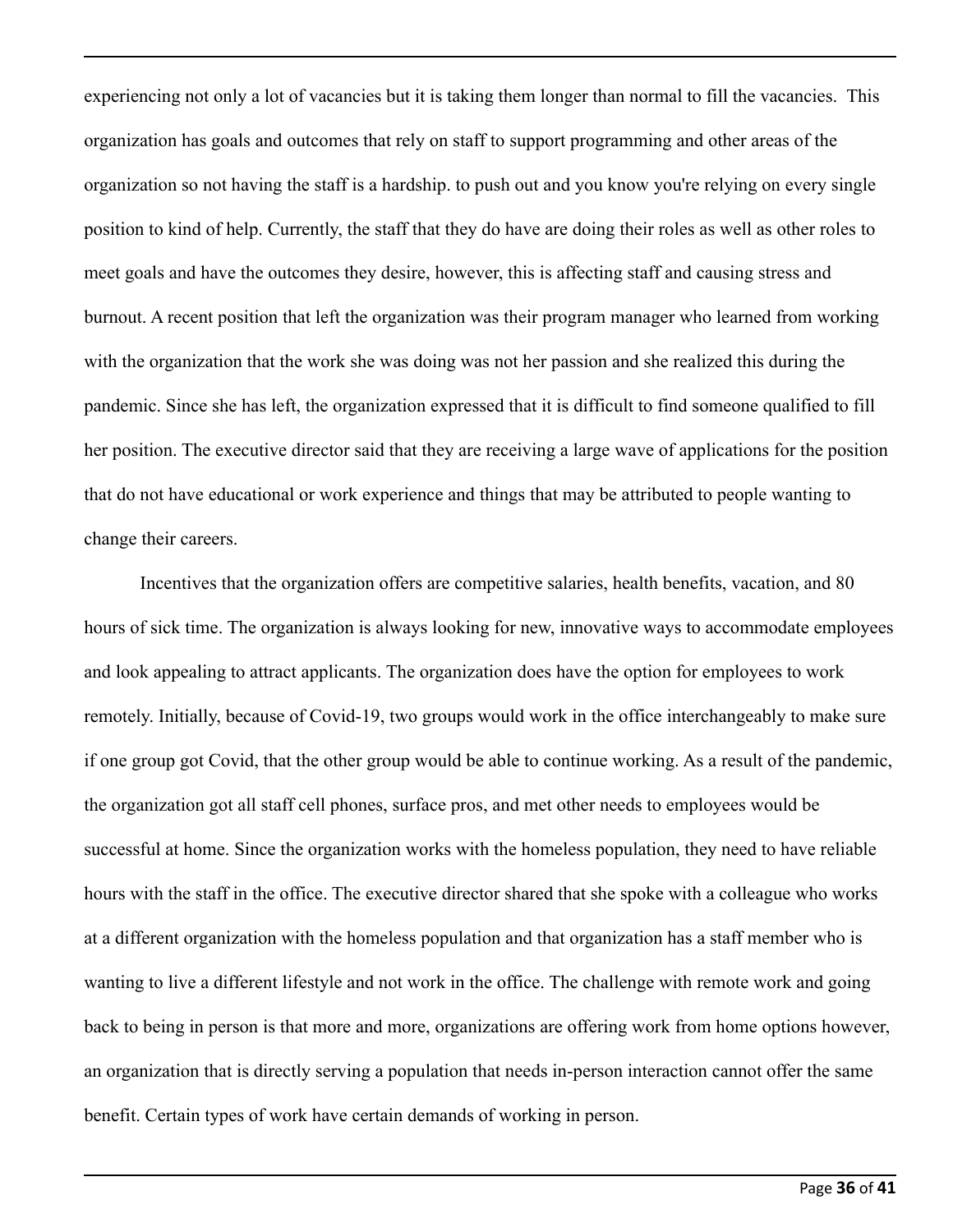Case manager positions are easier to fill because there are a lot of transferable skills, whereas, housing specialist and program manager positions are harder to fill. The reason these positions are harder to fill is there are certain characteristics needed to work with the homeless population as well as knowledge of homelessness.

It would be helpful to look at realistic approaches to staff retention in response to staff requests and needs. Gaining knowledge of how management can evaluate and meet the needs of their employees would be beneficial in many ways. A lot of the training the executive director has participated in (not through CNE) has been very general and textbook which does not apply to all organizations. Finding a way to work with organizations as individuals rather than grouping them all could help shape solutions to issues a particular organization is facing.

### *Organization 8: 1 Staff Member, Arts, Culture, & Humanities, Monterey Peninsula, Adults*

The interview with Organization 8 was different from the others. This organization has had a single employee for many years. The executive director shared that she wears many hats as the program director, grant writer, administrator, and reports to the board. The organization for the first time in 15 years is planning on hiring a program director. The interview was helpful to find areas where CNE can offer support however, no information was shared relating to staff retention because it is not applicable.

The organization shared that current webinars shared through CNE are helpful. One item to note about this interview is that many of the previous interviews stated that people move from nonprofits to the for-profit sector this was not the case for the executive director. She shared that she moved from the for-profit sector where she had a higher salary and better benefits to the nonprofit sector to have a more fulfilling, meaningful job. In this instance, the meaningful, "life-changing" work outweighed the need to have a high salary.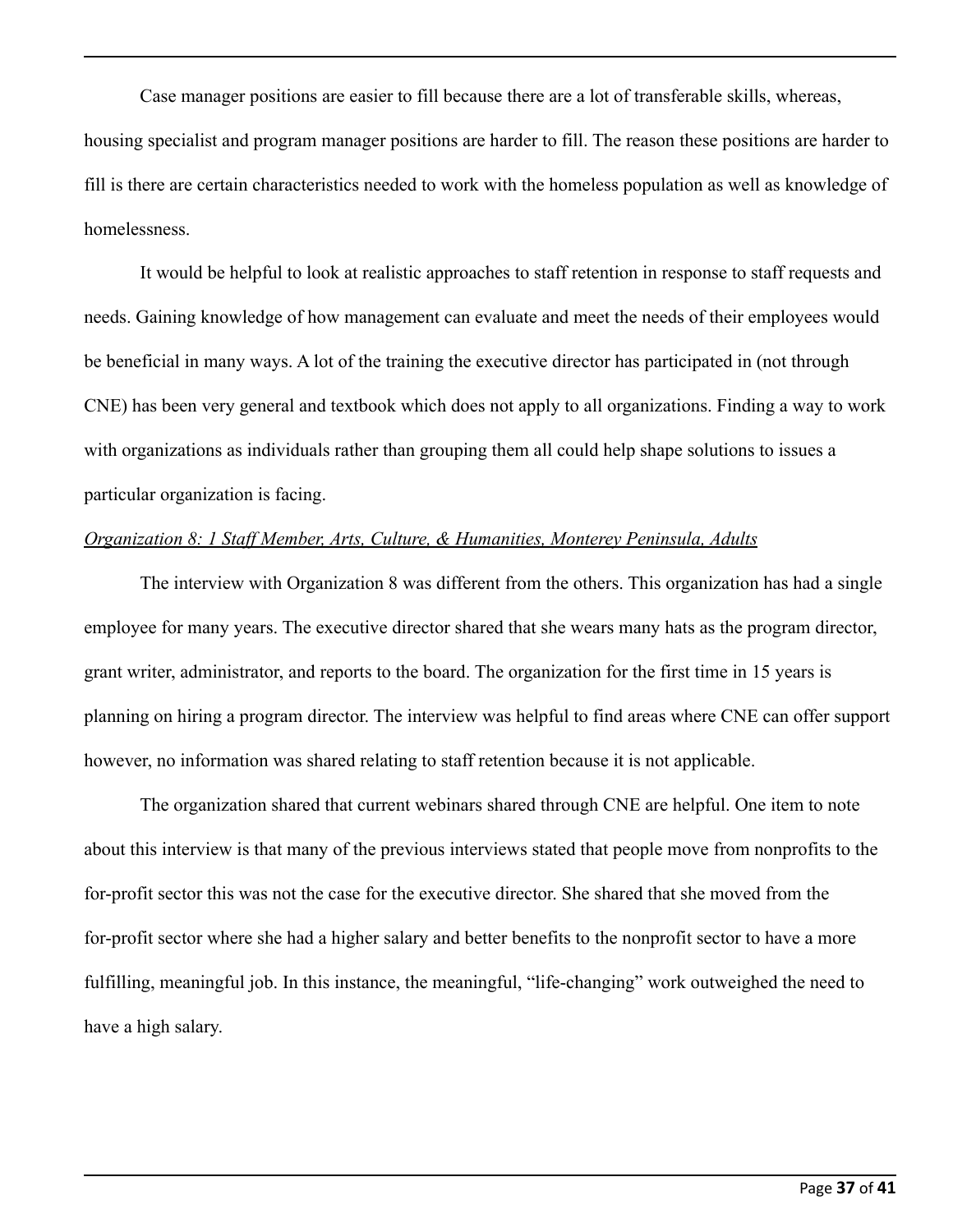## *Appendix D: Research Findings Graphs*



Figure 2 FOCUS AREA OF ORGANIZATIONS (n=8)

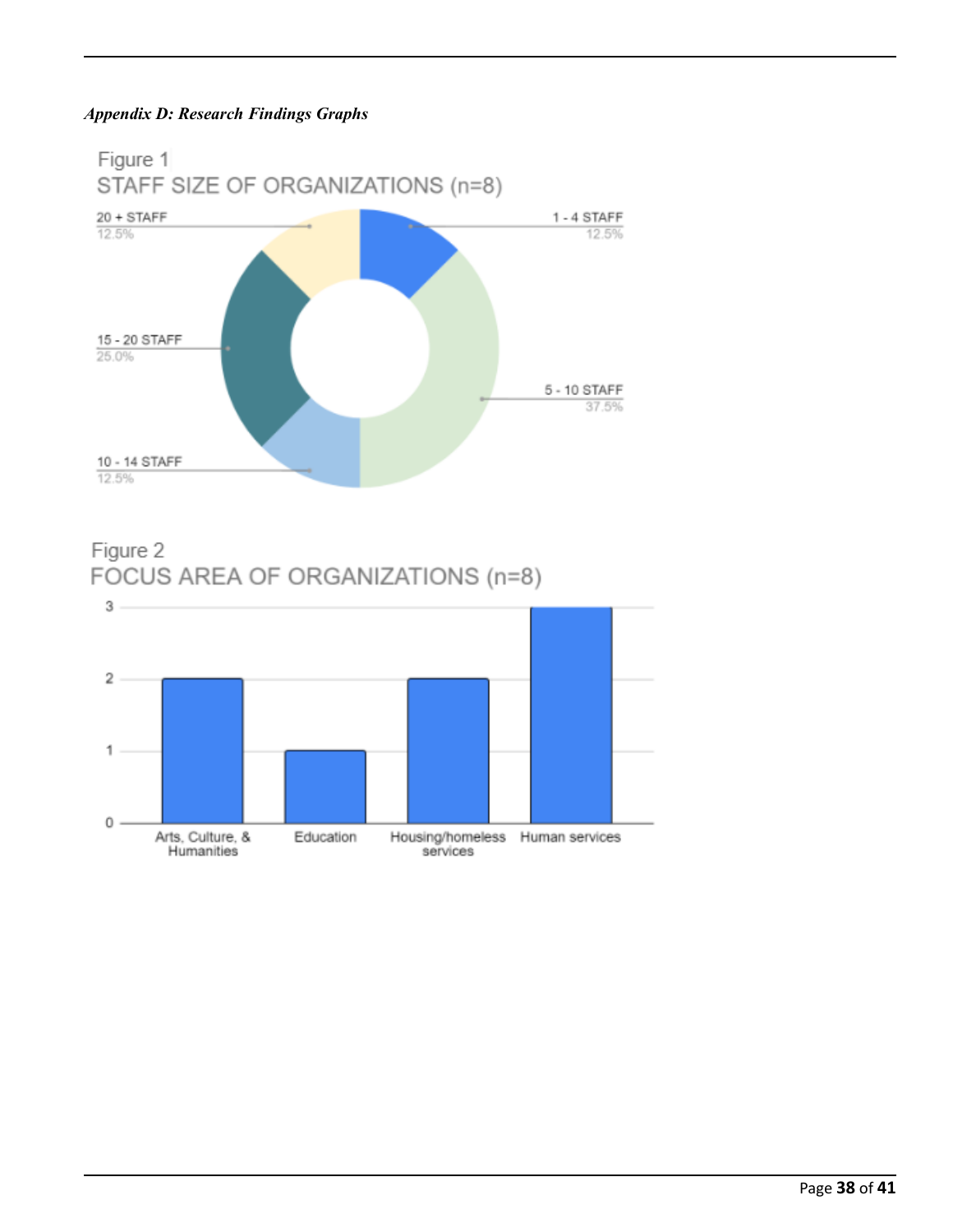## Figure 3 SERVICE AREA OF ORGANIZATIONS (n=8)



Figure 4 POPULATION ORGANIZATIONS SERVE (n=8)



## *Appendix E: Assessment: Center for Nonprofit Excellence*

● The information presented to CNE is helpful for future program planning.

| Not Helpful at All | Not Very Helpful | Somewhat Helpful | <b>Extremely Helpful</b> |
|--------------------|------------------|------------------|--------------------------|
|                    |                  |                  |                          |

• What recommendations stand out to CNE (if any) and why?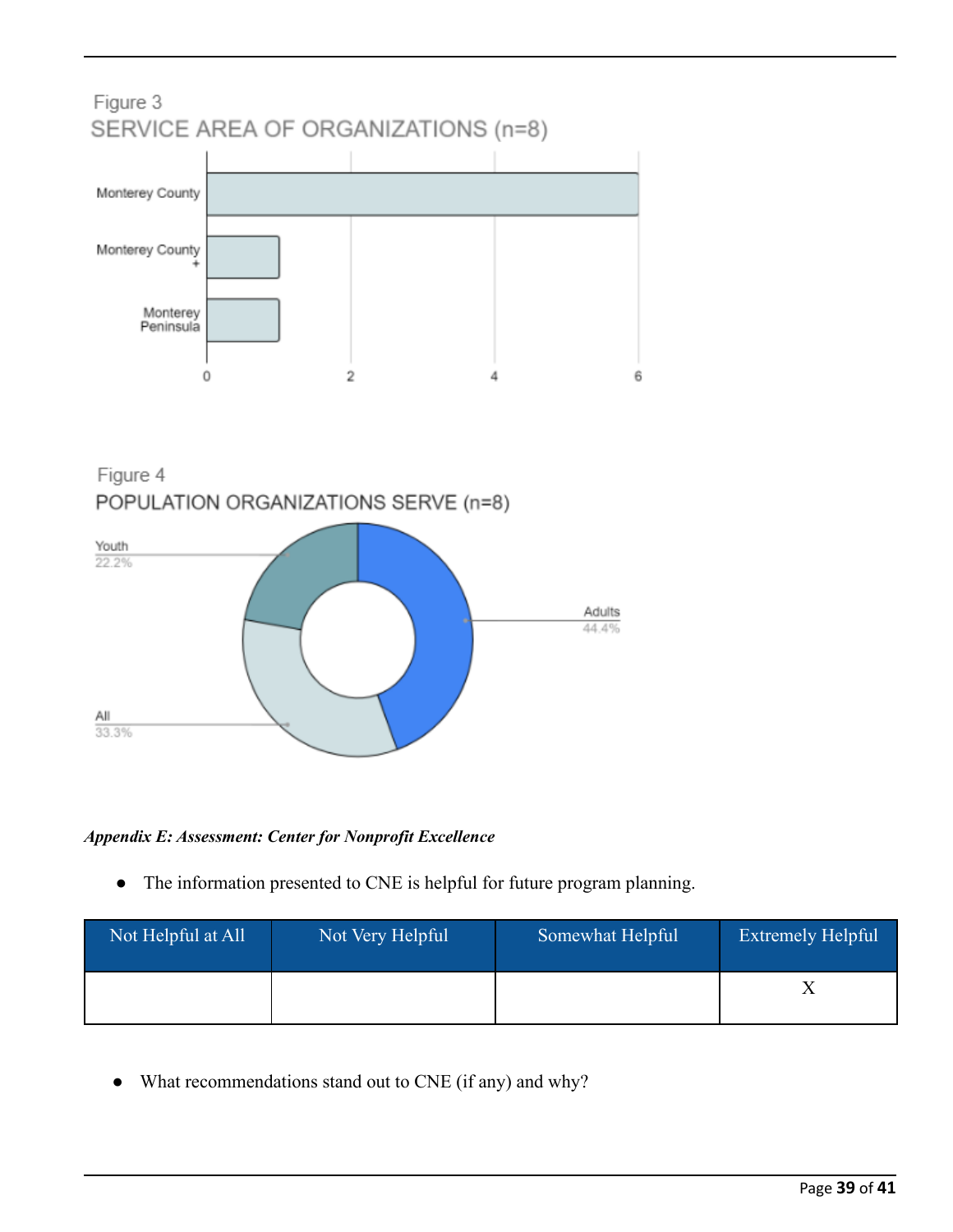*All recommendations show a thoughtful and creative response to the organizations' stories and concerns. Recommendation 1, Group Space, stands out as a step CNE can take in the short term. Recommendation 2, Temporary Staffing, may be outside the scope of CNE at this time, but this concept can help inform opportunities to connect organizations with expertise and pro bono resources perhaps that are available on existing platforms. Recommendation 3, Incentive Grant Program, is something for consideration by the broader Community Foundation team.*

• What aspects of this research will guide CNE planning and program activity?

*Documentation provided in this research will be helpful when building the case for support of CNE and communicating the relevance and timeliness of CNE's programs. Key themes that will guide CNE planning include:*

- *1) the differences in experience across organizations of different staff sizes,*
- *2) in addition to any acute effects during the pandemic, staffing challenges and retention have affected our sector for some time,*
- *3) CNE may play a role in both organizational development as nonprofits seek resources to grow sustainably and equitably as well as a provider and broker of learning for enhanced staff development and retention.*
- What is the overall benefit of this project for CNE and CFMC?

*I cannot overstate the value of the deep listening Bre was able to accomplish through this project. Our staff would not have been able to elicit these stories and candid reflections. The interview summaries and trends will help to shape the strategic direction of the Center for Nonprofit Excellence, not only its shorter term programmatic choices. The importance of nonprofits and agencies having access to financial resources to accomplish their missions is underscored - this is integral to the purpose of a Community Foundation. While addressing the challenges of the cost of*